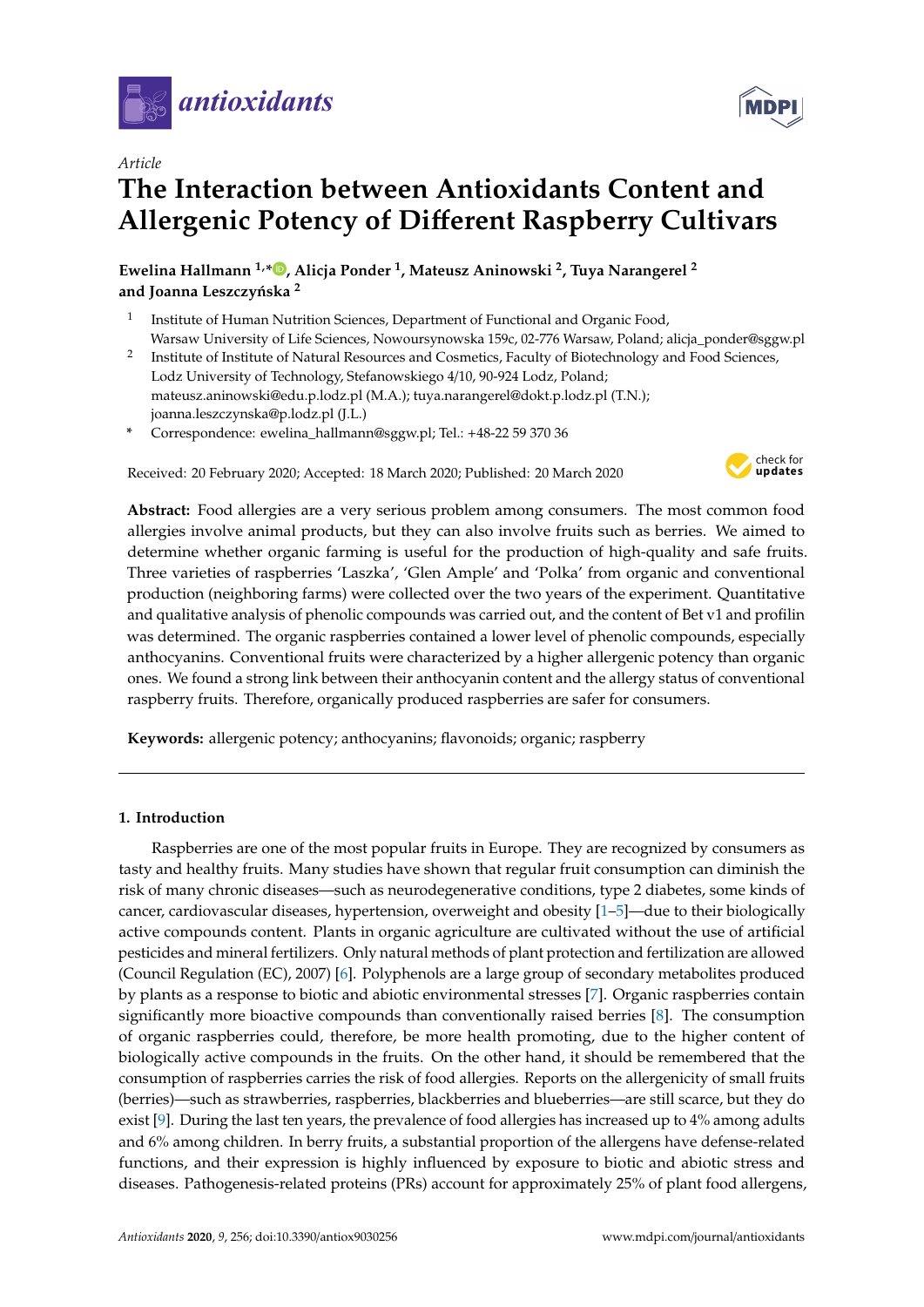and some are responsible for extensive cross-reactions between plant-derived foods, pollen and latex allergens [\[10\]](#page-13-3). Bet v 1 is the most frequent cause of pollen-related food allergies [\[11\]](#page-13-4), which are the most frequent type of food allergy in adults. The clinical symptoms observed are elicited by Bet v 1-induced IgE, which can then cross-react with a number of Bet v 1-related proteins from plant-derived foods. In raspberry fruits, only two allergenic proteins, including different isoforms, have been identified and described. The Rub i 1 and Rub i 3 allergens in raspberry (*Rubus idaeus* L.) belong to the PR-10 group (17 kDa) and are homologous to the major birch pollen Bet v1 [\[12\]](#page-13-5). The biological function of these raspberry allergens is still unknown, and their protein sequence is highly variable within the same species [\[13\]](#page-13-6). A high degree of structural homology has been demonstrated between Fra a 1 (strawberry), Mal d 1 (apple) and Bet v 1 from birch [\[14,](#page-13-7)[15\]](#page-13-8) and between PR-10 proteins from different Rosaceae fruits [\[16\]](#page-13-9). Rub i 1 and Rub i 3 are mainly responsible for the raspberry allergies occurring among berry fruit consumers. Profilins are the most widespread allergens throughout the plant kingdom. They are concentrated in the fruit cells' cytosol. The molecular mass of profilins

is 12-15 kDa, and their molecular structure is highly conserved, with 70%–85% homology among different species [\[17\]](#page-13-10). Inhibition experiments with serum pools from patients with fruit allergies have demonstrated cross-reactivity among the profilins Pru a 4, Fra a 1, and Fra a 3 [\[18\]](#page-13-11).

In the present study, we aimed to identify and determine the content of bioactive compounds such as anthocyanins and the analogues of the most common panallergen Bet v 1 and the profilin content in different raspberry cultivars from organic and conventional cultivation. In the present literature, there is a complete lack of information about bioactive compound contents and the allergenic potential of raspberry cultivars. We investigated to see if there was a link between the flavonoid (anthocyanin) content in fruits and their allergenic status. The main hypothesis of the presented manuscript was to determine whether anthocyanin levels could be a determinant of the level of allergenic protein concentrations in raspberry fruit. If there is a relationship between anthocyanin concentration and potentially allergenic factors. Importantly, the present experiment was conducted over two years to be sure that the obtained results were not just a random effect.

# **2. Materials and Methods**

## *2.1. Origin of the Fruits*

The experiment was carried out in 2013–2014. Three raspberry cultivars were used for the experiment: 'Laszka', 'Glen Ample' and 'Polka'. The experiment was conducted on the products of private farms: two organic and two conventional. All data about the farms' locations and the methods used for farm management, the kind and dose of fertilizers used, and the methods used for plant protection at the time of cultivation are presented in Table [1.](#page-3-0) Detailed information on the weather forecast (minimum and maximum temperatures, number of hours of sunshine per day and rainfall) in the experimental area are presented in Figure [1.](#page-2-0)

#### *2.2. Plant Material Preparation*

For chemical analysis, the fruits of all cultivars from each of the experimental farms were harvested early in the morning and immediately transported (in cooling boxes) to the laboratory. A total of 250 g of fruits per sample were used in the analyses. All samples were freeze-dried using a Labconco (2.5) freeze-dryer (Warsaw, Poland, −50 ◦C, pressure 0.100 mBa). After the freeze-drying process, the plant material was ground in a laboratory mill A-11 (IKA<sup>®</sup>, Königswinter, Germany). The ground samples were then stored at −80 °C to avoid bioactive compound losses.

#### *2.3. Polyphenols Separation and Identification*

Polyphenols were measured by HPLC using a previously described method [\[19\]](#page-13-12). In brief: 0.100 mg of freeze-dried raspberry powder was extracted with 5 mL of 80% methanol with HPLC purity. Samples were mixed on Vortex 326 M (Marki, Poland). Next, samples were put into sonic bath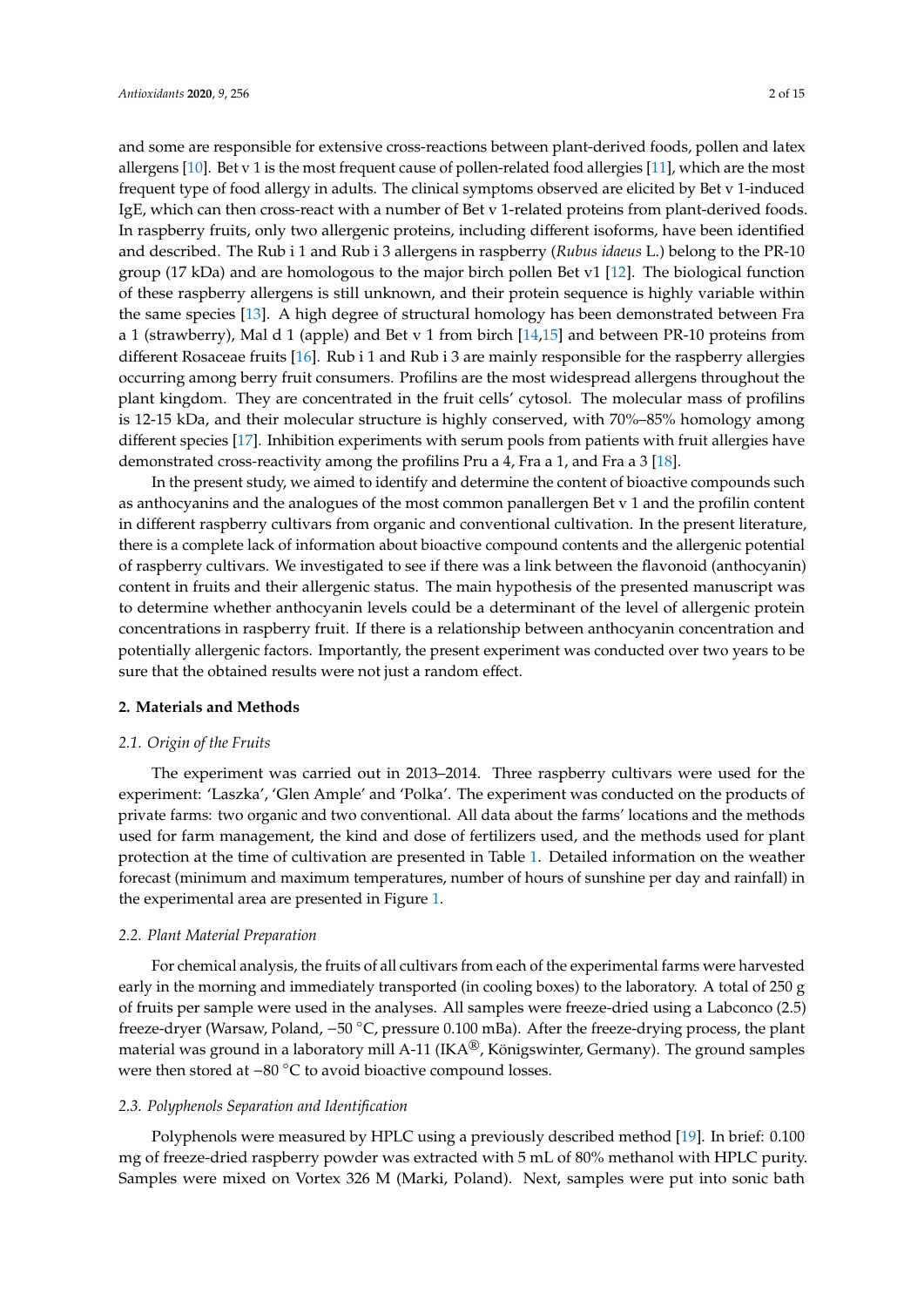Polsonic-3 (Warsaw, Poland) with parameters: 10 min, 30 ℃, 5.5 kHz). After extraction samples were centrifuged (10 min, 3780× *g*, 5 ◦C). Obtained supernatant was collected to HPLC-vials and 100 µL of extract was inject into Phenomenx Fusion 80-A (C-18) 4.6 × 250 mm column (Warsaw, Poland). HPLC set: two pumps LC-20AD, controller CBM-20A, column oven SIL-20AC, spectrometer UV/Vis SPD-20 AV. Polyphenols were separated under gradient conditions with a flow rate of 1 mL/min. Two gradient phases were used: 10% (*v:v*) acetonitrile and ultrapure water (phase A) and 55% (*v:v*) acetonitrile and ultrapure water (phase B). The phases were acidified by orthophosphoric acid (pH 3.0). The total time of the analysis was 38 min. The phase-time program was as follows: 1.00–22.99 min, 95% phase A and 5% phase B; 23.00–27.99 min, 50% phase A and 50% phase B; 28.00–28.99 min, 80% phase A and 20% phase B; and 29.00–38.00 min, 95% phase A and 5% phase B. The wavelengths were 250–370 nm for all polyhenolic compounds. Bioactive compounds were identified by using 99.9% pure standards (Sigma-Aldrich, Warsaw, Poland) and the retention times for the standards.

<span id="page-2-0"></span>

Figure 1. Weather conditions in experimental farms (organic and conventional) 2013-2014 in time of raspberry fruits development.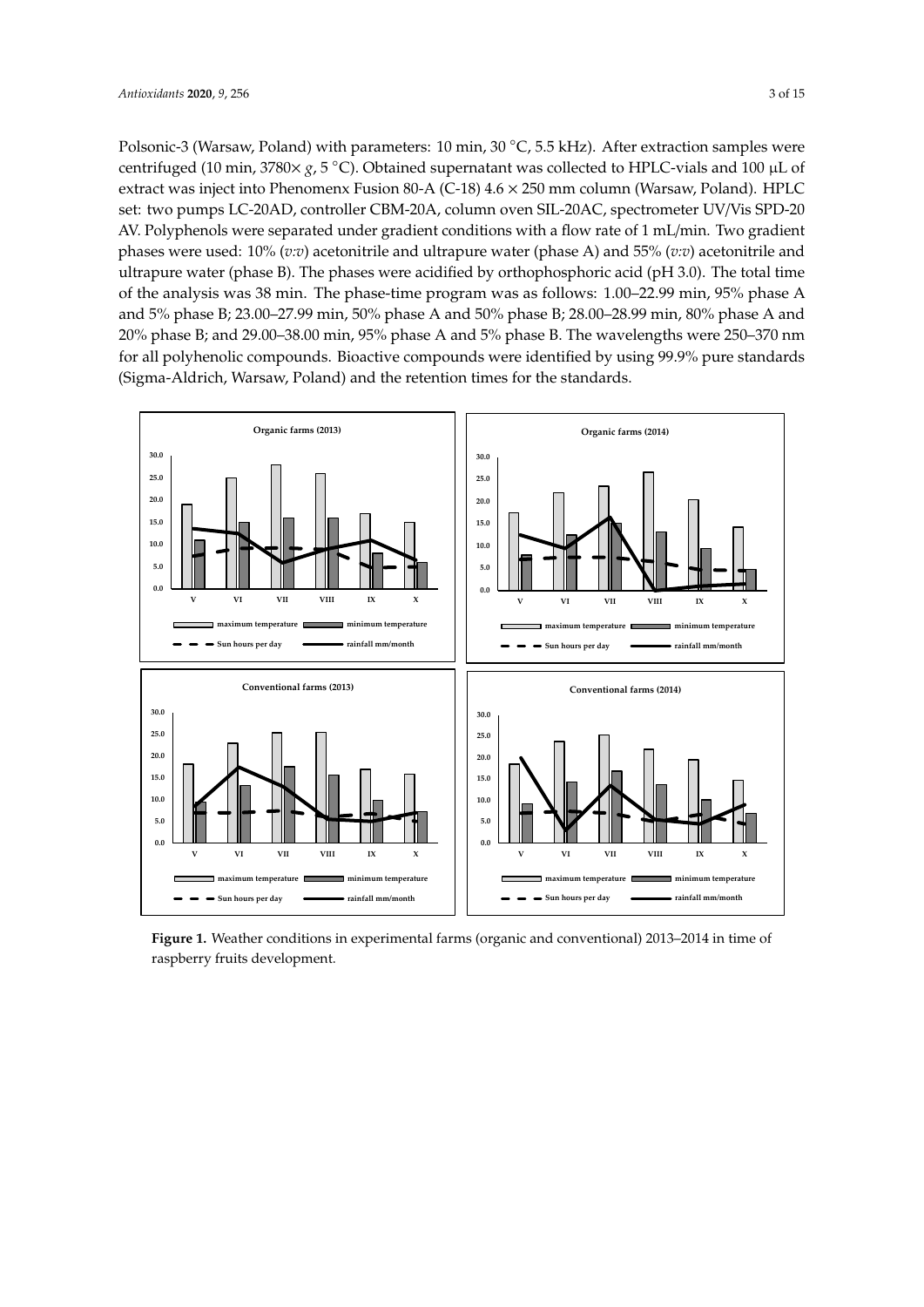<span id="page-3-0"></span>

| Cultivation System                   | Localization                                           | <b>Type of Soil</b>                                                                                  | Kind of Fertilizer                                    | Dose of Fertilizers and Time of Given                                                                    | <b>Plant Protection System</b>             |
|--------------------------------------|--------------------------------------------------------|------------------------------------------------------------------------------------------------------|-------------------------------------------------------|----------------------------------------------------------------------------------------------------------|--------------------------------------------|
| Organic farm no. 1                   | Zakroczym                                              | sandy middle soil IVa and IVb category (15%                                                          | cow manure                                            | 35 t ha-1 one year before raspberry planting                                                             | Grevit 200 SL                              |
| $(n = 6)$                            | $(52^{\circ}26'' \text{ N } 20^{\circ}36'' \text{ E})$ | floatable particles) pH $(5.5)$ , EC $(3.8)$                                                         |                                                       |                                                                                                          |                                            |
| Załuski<br>Organic farm no. 2        |                                                        | sandy middle soil, sandy-clay IV category                                                            | cow manure                                            | 30 t ha-1 one year before raspberry planting                                                             | no protection                              |
| $(n = 6)$                            | (52°37" N 20°22" E)                                    | $(20\%$ floatable particles), pH $(5.5)$ , EC $(4.1)$                                                |                                                       |                                                                                                          |                                            |
| Conventional farm no. 1              | Czerwińsk nad Wisła                                    | sandy-loamy middle soil IV and III category<br>$(20\%$ floatable particles), pH $(5.5)$ , EC $(5.2)$ | Hydrocomplex 12-11-18;<br>Superba 8-11-36             | (200 kg ha-1, 150 kg ha-1) in autumn a year before<br>raspberry planting; 3 doses in time of cultivation | Signum 33 WG, Miros 20 SP,                 |
| $(n = 6)$                            | $(52^{\circ}23'' \text{ N } 20^{\circ}20'' \text{ E})$ |                                                                                                      |                                                       |                                                                                                          |                                            |
| Conventional farm no. 2<br>$(n = 6)$ | Czerwińsk nad Wisła                                    | sandy-loamy middle soil IV and III category<br>$(25\%$ floatable particles), pH $(5.5)$ , EC $(5.5)$ | amonium nitrate, polyphosphate,<br>magnesium sulphate | in autumn a year before raspberry planting;<br>3 doses in time of cultivation                            | Calypso 480 SC, Miros 20 SP,<br>Zato 50 WG |
|                                      | $(52^{\circ}23'' \text{ N } 20^{\circ}20'' \text{ E})$ |                                                                                                      |                                                       |                                                                                                          |                                            |

**Table 1.** Characterization of localization, fertilizers regime and plant protection used for organic and conventional raspberry cultivation in (2013-2014).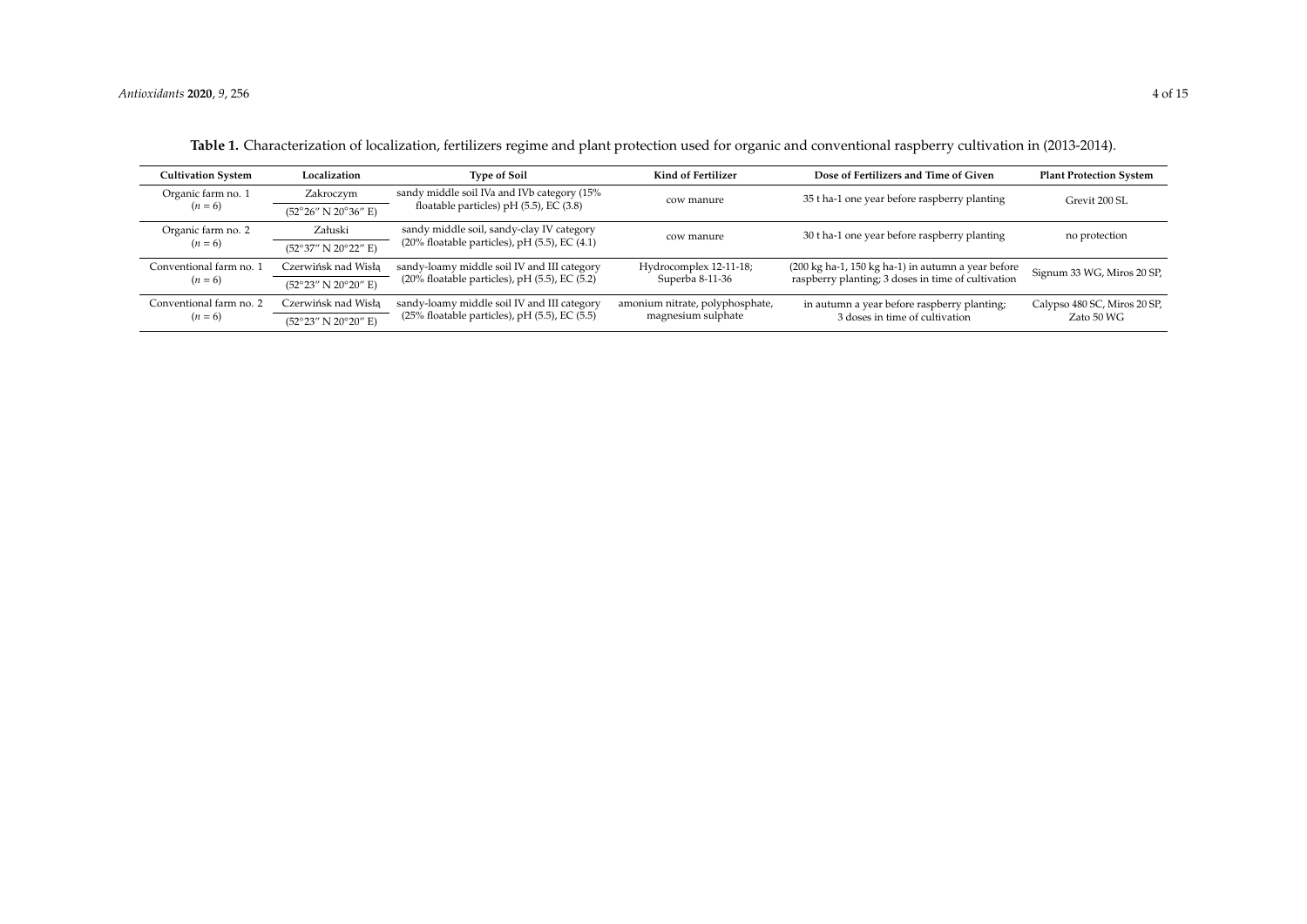## *2.4. Anthocyanin Separation and Identification*

The first step of sample purification for the anthocyanin analysis was combined with the analysis of the polyphenols. The samples were extracted with 80% methanol. After the first centrifugation (see the previous section), 2.5 mL of supernatant was collected into a new plastic tube, and then 2.5 mL of 10 mol HCl and 5 mL of 100% methanol were added. The samples were gently shaken and put in a refrigerator (5 ◦C, 10 min). Next, 1 mL of extract was transferred into HPLC vials and analyzed. The anthocyanins were separated under isocratic conditions with a flow rate of 1.5 mL/min. One mobile phase, 5% acetic acid, methanol and acetonitrile (70:10:20), was used. HPLC set was performed from modules: two pumps (LC-20AD), one controller (CBM-20A), column oven (SIL-20AC), one spectrometer (UV/Vis SPD-20 AV). Phenomenx Fusion 80-A ( $4.6 \times 250$  mm, practical shape  $4 \mu$ m) column (C18) was used. The analysis time was 10 min at a wavelength of 570 nm. The anthocyanins were identified by using 99.9% pure standards (Sigma-Aldrich) and the retention times for the standards [\[20\]](#page-13-13).

#### *2.5. Allergenic Potential Analysis*

To obtain the proteins from the fruit, a Total Protein Extraction Kit for Plant Tissues (Sigma-Aldrich, Poland) was used. The analyses were performed according to the protocols described in a previous paper [\[19\]](#page-13-12). Their potential allergenicity was determined by indirect, non-competitive ELISA. For the primary antibodies, mouse antibodies against Bet v1 (Dendritics, Lion, France) for the detection of Bet v 1 analogues were used. Rabbit antibodies against profilin (Dendritics) for the determination of proteins such as profilin were also used. For the secondary antibodies, a conjugate of antibodies against mouse immunoglobulins with alkaline phosphatase (Sigma-Aldrich) or antibodies against the rabbitimmunoglobulin conjugatewith alkaline phosphate (Sigma-Aldrich) were used. The wells on the plates were blocked with a 3% solution of commercial skim milk. As the substrate for alkaline phosphatase, pNPP (*p*-Nitrophenyl Phosphate (pNPP, KR-pT-IRR, Ser/Thr Phosphatase Assay Kit, BioAssay™, Sigma-Aldrich) was used, 3 M NaOH (Sigma-Aldrich) was used as the stopping reagent, and as a washing agent, PBS with 0.1% Tween 20 (Sigma-Aldrich) were used. The absorbance was read at 405 nm with the use of a Multiscan RC microplate reader (Labsystems, Helsinki, Finland), and the results were calculated using a standard curve prepared with the Bet v 1 allergen or profilin.

### *2.6. Statistical Analysis*

The results obtained from the chemical analyses were statistically analyzed using Statgraphics Centurion 15.2.11.0 software (StatPoint Technologies, Inc., Warranton, VA, USA). The values presented in the tables are expressed as the mean values for the organic and conventional cultivation systems for the three raspberry cultivars 'Laszka', 'Glen Ample' and 'Polka'. The statistical calculations were based on a two-way analysis of variance using Tukey's test ( $p = 0.05$ ). A lack of statistically significant differences between the examined groups is indicated by labelling with the same letters. A standard error (SE) is given for each mean value reported in the tables. To obtain a better picture of the correlation between the identified biologically active compounds and the allergenic proteins, a Principle Component Analysis (PCA) was used. The PCA figures were made using XLStat Trial version (Microsoft Excel, Chicago, IL, USA). Another correlation was demonstrated by calculating Pearson's coefficients.

# **3. Results**

The obtained results showed that the conventionally raised raspberries were characterized by a significantly (*p* < 0.0001) higher concentration of Bet v1 homologues than the organic ones, but only in 2013. In the next year of the experiment, we did not detect any difference between the raspberry fruits from the two cultivation systems regarding Bet v1. In 2014, the organic raspberries were characterized by 819.9 ng/g DW, and the conventional raspberries contained by 822.9 ng/g DW of Bet v1 homologues (Tables [2](#page-6-0) and [3\)](#page-7-0). It is interesting that in both years, 'Polka' cv. was characterized by the lowest concentration of Bet v1 among the examined raspberry cultivars. The reverse situation was observed for the profilins.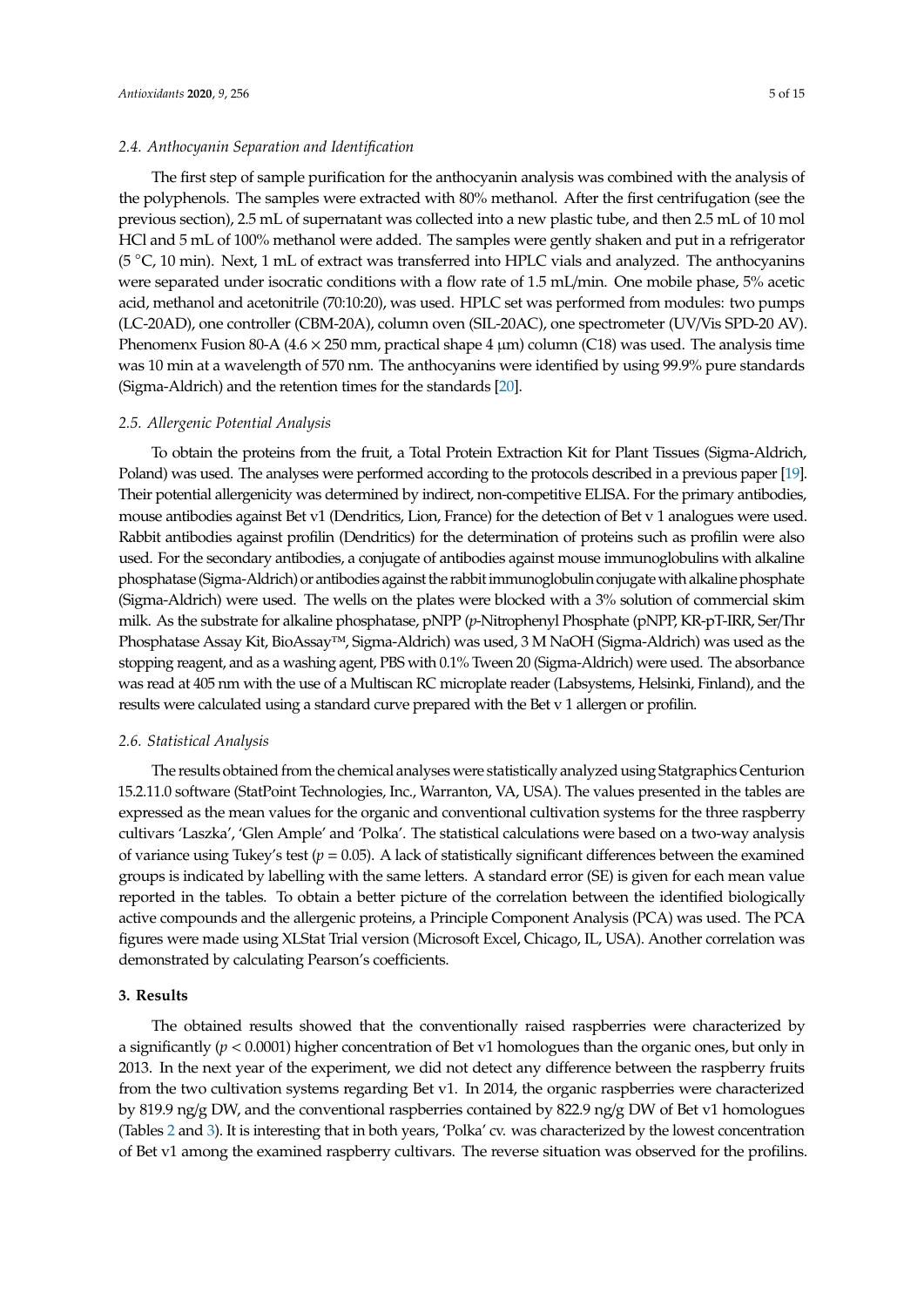In 2013, there were no differences between the organic and conventional raspberries, whereas in 2014, the conventional fruits contained significantly more  $(p < 0.0001)$  profilins.

In both years of the experiment, 'Laszka' cv. was characterized by a significant  $(p < 0.0001)$  level of profilins at 4.47 µg/g DW and 5.98 µg/g DW in 2013 and 2014, respectively. As shown in Tables [2](#page-6-0) and [3,](#page-7-0) in both years, the conventional raspberries contained significantly more total polyphenols ( $p = 0.0004$  and  $p < 0.0001$ ) than the organic ones. In 2013, the highest level of total polyphenols was found in 'Glen Ample' cv.; however, in 2014, it was the 'Polka' cv. fruits. The content of phenolic acids was dependent on the cultivation system and cultivar only in 2014. The conventional raspberries contained significantly more total phenolic acids, with a value of 416.0 mg/100 g DW. The highest concentration of total phenolic acid was observed in 2014 for 'Polka' cv. (496.8 mg/100 g DW). In 2013, we did not observe any effect of the farming system on the gallic acid content. Onlyin 2014 were the conventional raspberries characterized by significant (*p*=0.0031) concentration of gallic acid

The examined cultivars had differences in their gallic acid content in the raspberry fruits. In 2013, the highest level of gallic acid was noticed in 'Polka' cv., but in 2014, the highest level was in 'Glen Ample' cv. (Tables [2](#page-6-0) and [3\)](#page-7-0). The content of chlorogenic acid was significantly higher in the conventional raspberry, though only in 2013. In both years of the experiment, 'Glen Ample' cv. was characterized by the highest level of chlorogenic acid in the fruits, with levels of 27.9 mg/100 g DW and 52.1 mg/100 g DW, respectively, in 2013 and 2014. The content of caffeic acid was quite variable between the experimental years. In 2013, the highest concentration of that compound was found in the organic raspberries, but in 2014, the concentration was higher in the conventionally raised raspberries. A similar situation was found for the effect of the cultivars. In 2013, in the 'Polka' cv. fruits, we found a significantly (*p* < 0.0001) higher concentration of caffeic acid, but in 2014, the concentration was highest in the 'Laszka' cv. fruits  $(p < 0.000)$ . In 2013, there were no differences in *p*-coumaric acid content between the organic and conventional raspberry fruits. In 2014, the organic raspberries contained significantly more (8.14 mg/100 g DW) *p*-coumaric acid than the conventional ones (5.65 mg/100 g DW). The highest level of *p*-coumaric acid was found for 'Polka' cv. in 2013 and for 'Laszka' cv. in 2014 (Tables [2](#page-6-0) and [3\)](#page-7-0). The content of ferulic acid was only significantly higher in the conventional raspberry in 2013. We did not see any effect of the farming system or cultivar on the ferulic acid content in 2014. In the case of ellagic acid, there were no differences in 2013; in 2014, the conventional raspberries contained significantly more (*p* < 0.0001) phenolic acid, and the 'Polka' cv. fruits contained significantly more (*p* < 0.0001) ellagic acid. In the case of total flavonoids, we observed that in both years of the experiment, the conventional raspberry contained significantly more  $(p < 0.0001)$  of these compounds than the organic ones. Only in 2013 did the cultivar 'Glen Ample' produce a significantly higher concentration of total flavonoids in the fruits (819.5 mg/100 g DW). The organic raspberries contained significantly more total flavonols (*p* = 0.0027) but only in 2013. In the second year of the experiment, conventional raspberries were characterized by a higher concentration of total flavonols (*p* < 0.0001).In both years of the experiment, we observed that the conventional raspberry contained significantly more quercetin-3-O-rutinoside, with values of 8.83 mg/100 g DW and 14.10 mg/100 g DW, respectively, in 2013 and 2014. The cultivars had a significant effect on the quercetin derivative content. In 2013, the highest level of that compound was observed in 'Glen Ample' cv. fruits, but in 2014, the highest concentration was in 'Polka' cv. fruits (Tables [2](#page-6-0) and [3\)](#page-7-0). In both years of the experiment, the content of myricetin was significantly higher in the organic raspberries. Only in 2013 did we observe any effect of the cultivar on the myricetin content. Organic raspberries were characterized by a higher level of luteolin, but only in 2013. In the next year, we observed that conventional fruits contained significantly (*p* < 0.0001) more luteolin (Tables [2](#page-6-0) and [3\)](#page-7-0). The content of quercetin-3-O-glucoside and kaempferol were significantly higher in the conventional raspberries only in 2014. The total anthocyanins and two of three individual compounds were significantly higher in conventional fruits in both years of the experiment. The effect of the cultivar was noticed only in 2013. 'Glen Ample' cv. fruits contained significantly more cyanidin and pelargonidin than the rest of the examined raspberry cultivars. The current experiment provides information about the impact of cultivation method (organic and conventional) on the quality of raspberries. The authors have applied a holistic "from farm to fork" approach. The presented experiment not only shows the nutritional value and the content of the bioactive compounds in different raspberry cultivars but also demonstrates how raspberries can affect consumers who suffer from allergy problems. The individual ELISA results are presented in Tables [4](#page-8-0) and [5](#page-8-1)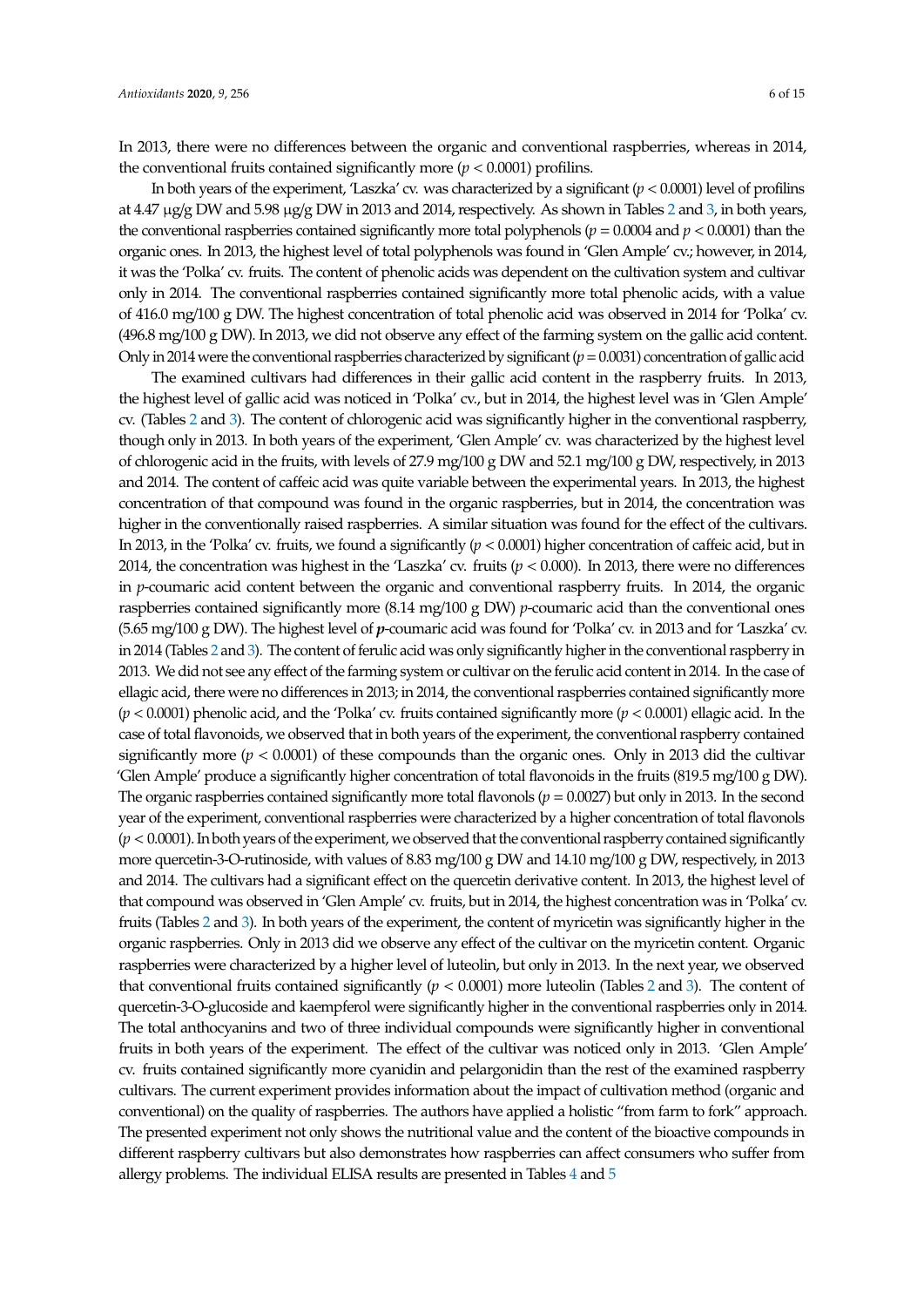| <b>Bioactive Compounds</b>       | Organic                                        | Conventional<br>Raspberry | 'Laszka' cv.         | 'Glen Ample' cv       | 'Polka' cv.          |          | <i>p</i> -Value |  |
|----------------------------------|------------------------------------------------|---------------------------|----------------------|-----------------------|----------------------|----------|-----------------|--|
|                                  | Raspberry                                      |                           |                      |                       |                      | System   | Cultivar        |  |
| Bet v1 $(\mu g/g$ DW)            | $786.40 \pm 27.00$ <sup>1</sup> B <sup>2</sup> | $864.69 \pm 52.15$ A      | $917.88 \pm 19.58$ a | $850.52 \pm 47.16$ ab | $708.24 \pm 27.07$ b | < 0.0001 | < 0.0001        |  |
| Profilins (µg/g DW)              | $3.48 \pm 0.38$ A                              | $3.49 \pm 0.34$ A         | $4.47 \pm 0.56$ a    | $2.44 \pm 0.27$ c     | $3.55 \pm 0.80$ b    | N.S.     | < 0.0001        |  |
| Total polyphenols (mg/100 g DW)  | $1009.84 \pm 0.55 B$                           | $1172.36 \pm 0.35A$       | $1029.83 \pm 0.10$ b | $1172.41 \pm 0.08$ a  | $1071.07 \pm 0.23$ a | 0.0004   | 0.0135          |  |
| Total phenolic acids             | $313.23 \pm 2.16$ A                            | $359.33 \pm 4.41$ A       | $307.39 \pm 1.47$ a  | $352.85 \pm 3.87$ a   | $348.61 \pm 0.47$ a  | N.S.     | N.S.            |  |
| Gallic acid                      | $2.24 \pm 0.61$ A                              | $2.46 \pm 0.63$ A         | $1.49 \pm 0.09 b$    | $1.80 \pm 0.39$ b     | $3.75 \pm 0.10$ a    | N.S.     | < 0.0001        |  |
| Chlorogenic acid                 | $14.97 \pm 3.39 B$                             | $26.15 \pm 2.73$ A        | $13.56 \pm 0.43$ b   | $27.91 \pm 0.50$ a    | $20.22 \pm 0.54$ ab  | < 0.0001 | < 0.0001        |  |
| Caffeic acid                     | $3.55 \pm 0.78$ A                              | $2.27 \pm 0.49$ B         | $1.19 \pm 0.12$ c    | $2.84 \pm 0.31$ b     | $4.70 \pm 0.15$ a    | < 0.0001 | < 0.0001        |  |
| p-Coumaric acid                  | $13.92 \pm 8.08$ A                             | $13.43 \pm 8.24$ A        | $8.29 \pm 3.31 b$    | $8.65 \pm 3.86$ b     | $24.08 \pm 6.59$ a   | N.S.     | < 0.0001        |  |
| Ferulic acid                     | $5.23 \pm 1.35 B$                              | $5.78 \pm 1.67$ A         | $4.10 \pm 1.39$ b    | $4.91 \pm 1.08$ b     | $7.49 \pm 1.36$ a    | 0.0350   | < 0.0001        |  |
| Ellagic acid                     | $273.49 \pm 0.13$ A                            | $307.86 \pm 0.57$ A       | $280.74 \pm 0.22$ a  | $296.94 \pm 0.40$ a   | $294.33 \pm 0.15$ a  | N.S.     | N.S.            |  |
| Total flavonoids (mg/100 g DW)   | $696.61 \pm 2.54 B$                            | $813.04 \pm 1.35$ A       | $722.45 \pm 3.04$ b  | $819.56 \pm 1.33$ a   | $722.46 \pm 1.19$ b  | < 0.0001 | 0.0002          |  |
| Total flavonols (mg/100 g DW)    | $55.42 \pm 2.68$ A                             | $43.24 \pm 2.91 B$        | $45.13 \pm 2.34$ b   | $45.28 \pm 1.79$ b    | $57.57 \pm 1.96$ a   | 0.0027   | 0.0050          |  |
| Ouercetin-3-O-rutinoside         | $7.85 \pm 1.93 B$                              | $8.83 \pm 2.21$ A         | $8.30 \pm 0.56 b$    | $9.09 \pm 0.55$ a     | $7.63 \pm 0.43$ c    | 0.0016   | 0.0013          |  |
| Myricetin                        | $26.60 \pm 0.68$ A                             | $15.23 \pm 0.55 B$        | $23.73 \pm 0.08$ a   | $17.31 \pm 0.31$ b    | $21.72 \pm 0.23$ ab  | < 0.0001 | 0.0080          |  |
| Luteolin                         | $11.87 \pm 1.00$ A                             | $8.93 \pm 1.17 B$         | $4.86 \pm 1.14$ c    | $9.39 \pm 0.66$ b     | $16.96 \pm 0.23$ a   | 0.0001   | < 0.0001        |  |
| Quercetin-3-O-glucoside          | $4.37 \pm 0.87$ A                              | $4.73 \pm 0.32$ A         | $2.87 \pm 0.68$ c    | $4.75 \pm 0.56$ b     | $6.03 \pm 0.40$ a    | N.S.     | < 0.0001        |  |
| Kaempferol                       | $4.72 \pm 17.34$ A                             | $5.51 \pm 1.68$ A         | $5.37 \pm 1.46$ a    | $4.74 \pm 1.19$ a     | $5.24 \pm 1.78$ a    | N.S.     | N.S.            |  |
| Total anthocyanins (mg/100 g DW) | $641.20 \pm 0.85 B$                            | $769.80 \pm 10.42$ A      | $677.31 \pm 2.93$ b  | $774.28 \pm 11.74$ a  | $664.89 \pm 5.47$ b  | < 0.0001 | 0.0001          |  |
| Cyanidin-3-O-glucoside           | $320.21 \pm 17.34 B$                           | $380.58 \pm 15.68$ A      | $344.49 \pm 3.46$ ab | $384.90 \pm 13.19$ a  | $321.79 \pm 16.78$ b | 0.0006   | 0.0060          |  |
| Pelargonidin-3-O-glucoside       | $95.47 \pm 0.85 B$                             | $141.44 \pm 10.42$ A      | $106.05 \pm 2.93 b$  | $135.16 \pm 11.74$ a  | $114.16 \pm 5.47$ ab | < 0.0001 | < 0.0001        |  |
| Delphinidinn-3-O-glucoside       | $225.51 \pm 14.36$ A                           | $247.78 \pm 15.36$ A      | $226.77 \pm 6.20$ b  | $254.22 \pm 8.38$ a   | $228.94 \pm 14.66 b$ | N.S.     | < 0.0001        |  |

**Table 2.** The content of allergenic analogs and polyphenols in examined raspberry cultivars from organic and conventional farming system in 2013.

<span id="page-6-0"></span><sup>1</sup> Data are presented as the mean  $\pm$  SE with ANOVA *p*-value; <sup>2</sup> Means in rows followed by the same letter (A, B, a–c) are not significantly different at the 5% level of probability (*p* < 0.05); N.S. not significant; (n) number of samples (field replications) *n* = 36 for system, *n* = 12 of cultivar.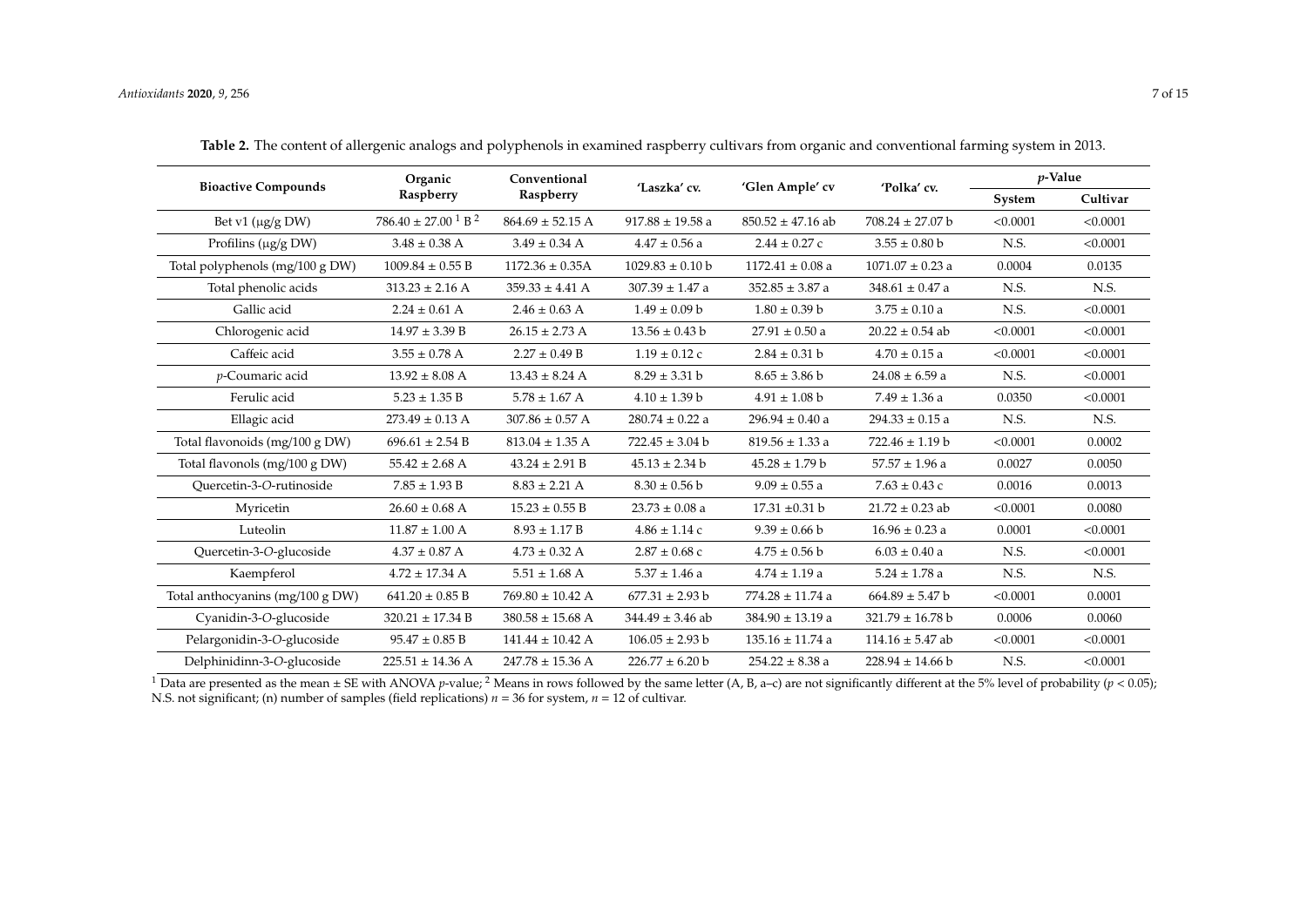| <b>Bioactive Compounds</b>       | <b>Organic Raspberry</b>       | Conventional<br>Raspberry | 'Laszka' cv.         | 'Glen Ample' cv.     | 'Polka' cv.          | $p$ -Value |          |
|----------------------------------|--------------------------------|---------------------------|----------------------|----------------------|----------------------|------------|----------|
|                                  |                                |                           |                      |                      |                      | System     | Cultivar |
| Bet v1 $(\mu g/g$ DW)            | $819.98 \pm 34.59$ $^1$ A $^2$ | $822.94 \pm 95.30$ A      | $804.42 \pm 22.45$ b | $861.73 \pm 7.64$ a  | $798.22 \pm 88.61$ b | N.S.       | 0.0002   |
| Profilins ( $\mu$ g/g DW)        | $3.40 \pm 0.16 B$              | $4.71 \pm 0.58$ A         | $5.98 \pm 0.70$ a    | $3.68 \pm 0.41$ b    | $2.50 \pm 0.53$ c    | < 0.0001   | < 0.0001 |
| Total polyphenols (mg/100 g DW)  | $835.33 \pm 0.07 B$            | $1067.16 \pm 0.05$ A      | $836.18 \pm 0.04$ c  | $931.41 \pm 0.02$ b  | $1086.15 \pm 0.07$ a | < 0.0001   | < 0.0001 |
| Total phenolic acids             | $309.53 \pm 9.67 B$            | $416.00 \pm 4.48$ A       | $244.20 \pm 2.14$ c  | $347.27 \pm 4.01$ b  | $496.82 \pm 6.69$ a  | < 0.0001   | < 0.0001 |
| Gallic acid                      | $0.73 \pm 0.05 B$              | $0.94 \pm 0.23$ A         | $0.79 \pm 0.13 b$    | $0.94 \pm 0.03$ a    | $0.77 \pm 0.02$ b    | 0.0031     | 0.0480   |
| Chlorogenic acid                 | $39.56 \pm 1.43$ A             | $41.02 \pm 0.56$ A        | $38.03 \pm 0.56$ b   | $52.16 \pm 0.09$ a   | $30.67 \pm 0.65$ b   | N.S.       | 0.0002   |
| Caffeic acid                     | $1.13 \pm 0.14 B$              | $1.33 \pm 0.44$ A         | $1.65 \pm 0.09$ a    | $1.13 \pm 0.04$ ab   | $0.92 \pm 0.36$ b    | 0.0001     | < 0.0001 |
| p-Coumaric acid                  | $8.14 \pm 9.97$ A              | $5.65 \pm 80.20 B$        | $8.84 \pm 9.88$ a    | $3.54 \pm 2.45$ b    | $8.31 \pm 49.89$ a   | < 0.0001   | < 0.0001 |
| Ferulic acid                     | $1.49 \pm 0.19$ A              | $1.59 \pm 0.70$ A         | $1.63 \pm 0.71$ a    | $1.13 \pm 0.19$ a    | $1.85 \pm 0.03$ a    | N.S.       | N.S.     |
| Ellagic acid                     | $276.94 \pm 0.81 B$            | $365.66 \pm 3.99$ A       | $211.36 \pm 0.52$ b  | $288.37 \pm 0.73$ b  | $464.18 \pm 3.32$ a  | < 0.0001   | < 0.0001 |
| Total flavonoids (mg/100 g DW)   | $525.80 \pm 0.09 B$            | $651.16 \pm 0.12$ A       | $591.98 \pm 0.10$ a  | $584.14 \pm 0.03$ a  | $589.32 \pm 0.09$ a  | < 0.0001   | N.S.     |
| Total flavonols $(mg/100 g DW)$  | $23.84 \pm 1.32 B$             | $32.50 \pm 5.32$ A        | $25.45 \pm 0.27$ ab  | $23.88 \pm 0.77$ b   | $35.17 \pm 4.51$ a   | < 0.0001   | < 0.0001 |
| Ouercetin-3-O-rutinoside         | $6.92 \pm 0.09 B$              | $14.10 \pm 0.23$ A        | $9.10 \pm 0.03$ b    | $6.58 \pm 0.16$ c    | $15.85 \pm 0.10$ a   | < 0.0001   | < 0.0001 |
| Myricetin                        | $2.77 \pm 0.14$ A              | $2.51 \pm 0.40 B$         | $2.60 \pm 0.11$ a    | $2.71 \pm 0.09$ a    | $2.60 \pm 0.30$ a    | 0.0330     | N.S.     |
| Luteolin                         | $1.07 \pm 0.50 B$              | $1.59 \pm 0.95$ A         | $0.90 \pm 0.33 b$    | $1.41 \pm 0.16$ ab   | $1.68 \pm 0.83$ a    | < 0.0001   | < 0.0001 |
| Quercetin-3-O-glucoside          | $1.85 \pm 0.11 B$              | $2.09 \pm 0.90$ A         | $1.72 \pm 0.57$ b    | $1.76 \pm 0.39$ b    | $2.44 \pm 0.56$ a    | 0.0078     | N.S.     |
| Kaempferol                       | $11.22 \pm 2.51 B$             | $12.21 \pm 2.05$ A        | $11.14 \pm 2.32 b$   | $11.41 \pm 1.22 b$   | $12.60 \pm 1.13$ a   | 0.0025     | 0.0014   |
| Total anthocyanins (mg/100 g DW) | $501.96 \pm 2.25 B$            | $618.66 \pm 2.67$ A       | $566.53 \pm 3.35$ a  | $560.26 \pm 2.46$ a  | $554.15 \pm 3.06$ a  | < 0.0001   | N.S.     |
| Cyanidin-3-O-glucoside           | $260.54 \pm 7.51 B$            | $354.68 \pm 4.05$ A       | $311.39 \pm 12.32$ a | $307.01 \pm 11.22$ a | $304.43 \pm 18.13$ a | < 0.0001   | N.S.     |
| Pelargonidin-3-O-glucoside       | $55.24 \pm 2.25 B$             | $72.24 \pm 2.67$ A        | $65.82 \pm 3.35$ a   | $62.79 \pm 2.46$ a   | $62.61 \pm 3.06$ a   | 0.0003     | N.S.     |
| Delphinidinn-3-O-glucoside       | $186.18 \pm 6.23$ A            | $191.74 \pm 4.17$ A       | $189.32 \pm 3.96$ a  | $190.46 \pm 1.11$ a  | $187.10 \pm 5.16$ a  | N.S.       | N.S.     |

**Table 3.** The content of allergenic analogs and polyphenols in examined raspberry cultivars from organic and conventional farming system in 2014.

<span id="page-7-0"></span><sup>1</sup> Data are presented as the mean  $\pm$  SE with ANOVA *p*-value; <sup>2</sup> Means in rows followed by the same letter (A, B, a–c) are not significantly different at the 5% level of probability (*p* < 0.05); N.S. not significant; (n) number of samples (field replications). *n* = 36 for system, *n* = 12 of cultivar.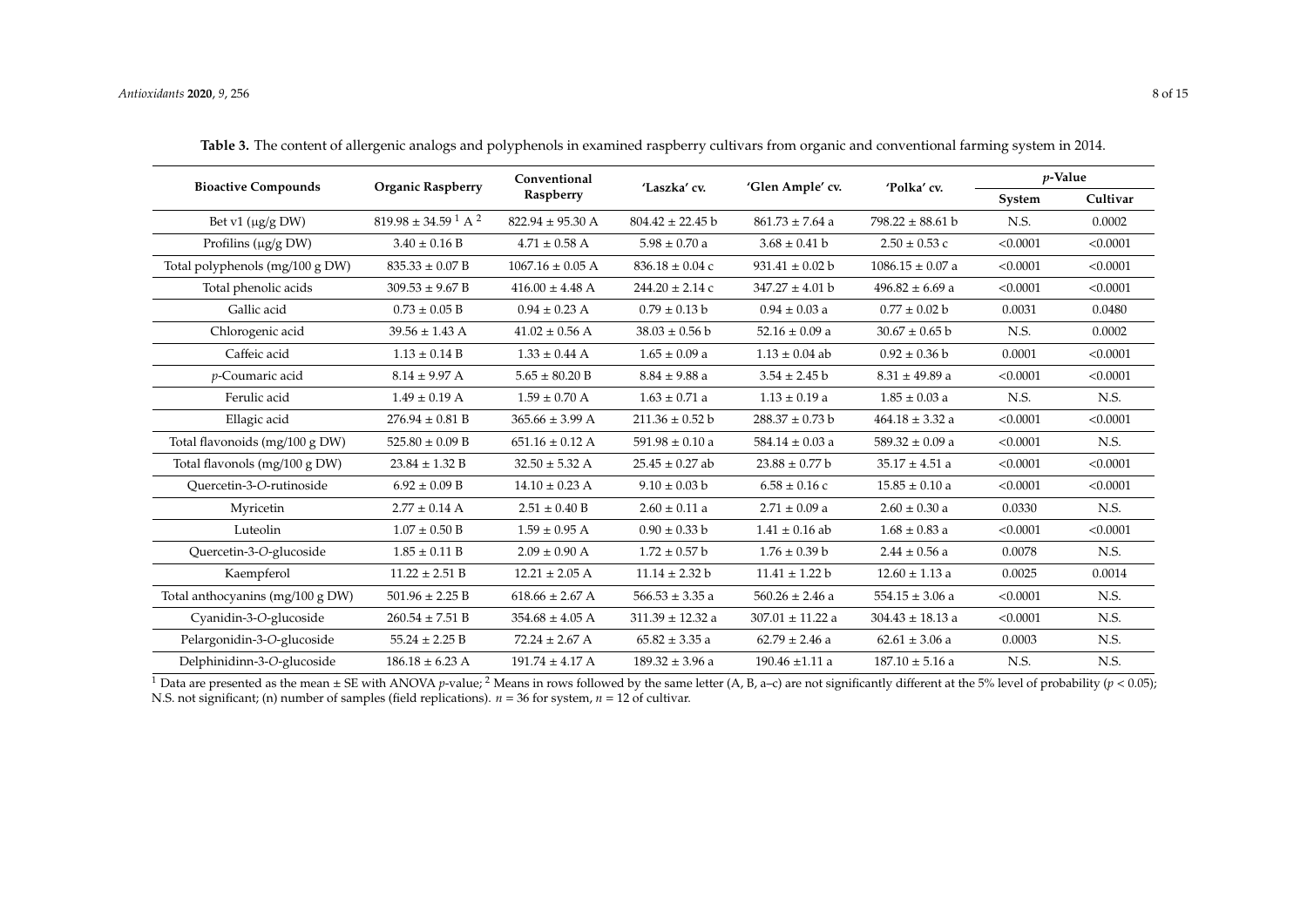<span id="page-8-0"></span>

|              | <b>Organic Raspberry 2013</b> |                  | <b>Conventional Raspberry 2013</b> |                  |             |  |
|--------------|-------------------------------|------------------|------------------------------------|------------------|-------------|--|
| 'Laszka' cv. | 'Glen Ample' cv.              | 'Polka' cv.      | 'Laszka' cv.                       | 'Glen Ample' cv. | 'Polka' cv. |  |
| 920.20       | 769.20                        | 667.10           | 918.50                             | 934.50           | 742.70      |  |
| 890.30       | 779.40                        | 687.11           | 899.70                             | 935.60           | 752.30      |  |
| 944.10       | 759.90                        | 660.30<br>934.50 |                                    | 924.50           | 739.90      |  |
|              | <b>Organic Raspberry 2014</b> |                  | <b>Conventional Raspberry 2014</b> |                  |             |  |
| 'Laszka' cv. | 'Glen Ample' cv.              | 'Polka' cv.      | 'Laszka' cv.                       | 'Glen Ample' cv. | 'Polka' cv. |  |
| 783.90       | 895.90                        | 756.00           | 830.10                             | 813.70           | 827.70      |  |
| 799.20       | 945.60                        | 788.90           | 823.40                             | 825.60           | 839.90      |  |
| 777.80       | 866.70                        | 765.80           | 812.12                             | 822.90           | 811.00      |  |

**Table 4.** The content of Bet v1 as ELISA results ng/g DW.

**Table 5.** The content of profilins as ELISA results µg/g DW.

<span id="page-8-1"></span>

|              | <b>Organic Raspberry 2013</b> |             | <b>Conventional Raspberry 2013</b> |                  |             |  |
|--------------|-------------------------------|-------------|------------------------------------|------------------|-------------|--|
| 'Laszka' cv. | 'Glen Ample' cv.              | 'Polka' cv. | 'Laszka' cv.                       | 'Glen Ample' cv. | 'Polka' cv. |  |
| 6.263        | 3.767                         | 3.56        | 2.483                              | 1.214            | 6.712       |  |
| 6.759        | 2.682                         | 3.62        | 2.864                              | 1.790            | 5.922       |  |
| 6.099        | 3.434                         | 3.46        | 2.323                              | 1.777            | 6.331       |  |
|              | <b>Organic Raspberry 2014</b> |             | <b>Conventional Raspberry 2014</b> |                  |             |  |
| 'Laszka' cv. | 'Glen Ample' cv.              | 'Polka' cv. | 'Laszka' cv.                       | 'Glen Ample' cv. | 'Polka' cv. |  |
| 3.740        | 2.284                         | 4.741       | 8.139                              | 5.104            | 2.54        |  |
| 3.705        | 2.203                         | 4.153       | 8.981                              | 4.927            | 2.39        |  |
| 3.323        | 2.345                         | 4.099       | 8.009                              | 5.244            | 2.57        |  |

The PCA results showed that the overall degree of variability explained by PC1 and PC2 was 94.54% in 2013 and 80.24% in 2013 and 2014, respectively (Figures [2](#page-9-0) and [3\)](#page-9-1). This was confirmed by a strong link between the measured chemical compounds and the allergenic proteins identified in the raspberries. In both years of the experiment, the 'Polka' and 'Laszka' cultivars were positively correlated with organic raspberries. As shown in the graph, for both years of the experiment, the organic and conventional raspberries were grown in completely separate areas. This arrangement suggests a complete chemical dissimilarity between the examined fruits.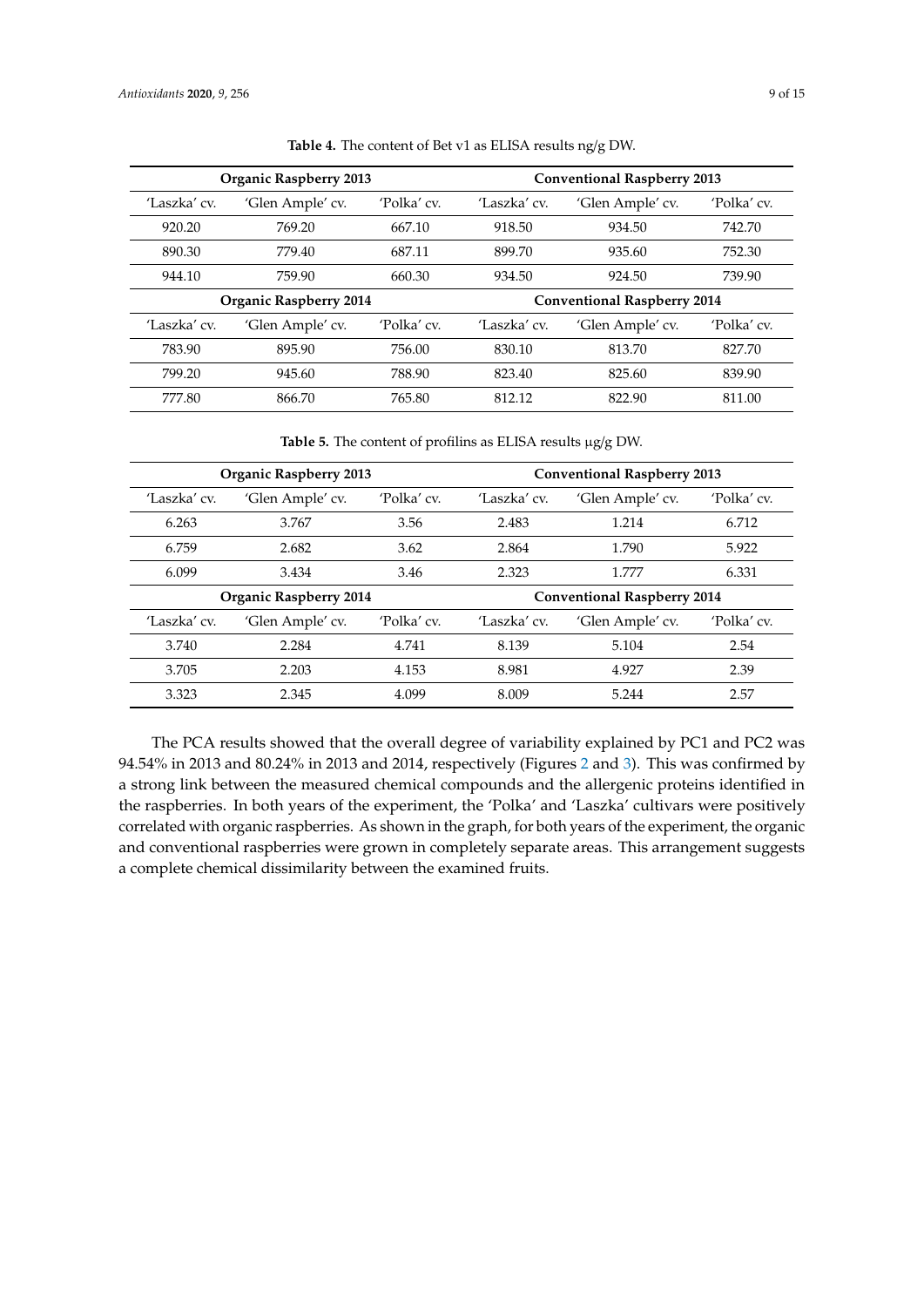<span id="page-9-0"></span>

Figure 2. PCA analysis showing the relationship between the chemical composition and allergy potential of organic and conventional raspberry in 2013. (Bet v1) Bet v1; (profilins) profilins; (TP) total polyphenols; (TPA) total phenolic acids; (GA) gallic acid; (ChLA) chlorogenic acid; (CA) caffeic acid; (p-CA) p-coumaric acid; (FA) ferulic acid; (EA) ellagic acid; (TF) total flavonoids; (TFl) total flavonols; (Q-3-O-R) quercetin-3-O-rutinoside; (Myr) myricetin; (Lut) luteolin; (Q) quercetin; (Ke) kaempferol; (TA) total anthocyanins; (Cy-3-O-G) cyanidin-3-O-glucoside; (Pel-3-O-G) pelargonidoin-3-O-glucoside; glucoside; (Del-3-O-G)delphinidin-3-O-glucoside. (Del-3-O-G)delphinidin-3-O-glucoside. glucoside; (Del-3-O-G)delphinidin-3-O-glucoside.

<span id="page-9-1"></span>

Figure 3. PCA analysis showing the relationship between the chemical composition and allergy potential of organic and conventional raspberry in 2014. (Bet v1) Bet v1; (profilins) profilins; (TP) total polyphenols; (TPA) total phenolic acids; (GA) gallic acid; (ChLA) chlorogenic acid; (CA) caffeic acid; (*p*-CA) *p*-coumaric acid; (FA) ferulic acid; (EA) ellagic acid; (TF) total flavonoids; (TFl) total flavonols;  $\alpha$ 3)  $\beta$ -orientation-3-O-rutinoside; (Myr) muricetin; (Lut) luteolin; (Ke) kaempferol; (XX) kaempferol; (XX) kaempferol; (XX) kaempferol; (XX) kaempferol; (XX) kaempferol; (XX) kaempferol; (XX) kaempferol; (XX) kaempfe (TA) total anthocyanins; (Cy-3-O-G) cyanidin-3-O-glucoside; (Pel-3-O-G) pelargonidoin-3-O- $\mathcal{L}$  with anthologianities,  $(\mathcal{C}y^{-1})$   $\mathcal{C}y$  definition-3-O-g (p-CA) p-coumaric acid; (FA) ferulic acid; (EA) ellagic acid; (TF) total flavonoids; (TFl) total flavonols; (Q-3-O-R) quercetin-3-O-rutinoside; (Myr) myricetin; (Lut) luteolin; (Q) quercetin; (Ke) kaempferol; (Q-3-O-R) quercetin-3-O-rutinoside; (Myr) myricetin; (Lut) luteolin; (Q) quercetin; (Ke) kaempferol; (TA) total anthocyanins; (Cy-3-O-G) cyanidin-3-O-glucoside; (Pel-3-O-G) pelargonidoin-3-O-(TA) total anthocyanins; (Cy-3-O-G) cyanidin-3-O-glucoside; (Pel-3-O-G) pelargonidoin-3-O-glucoside; glucoside; (Del-3-O-G)delphinidin-3-O-glucoside. (Del-3-O-G)delphinidin-3-O-glucoside.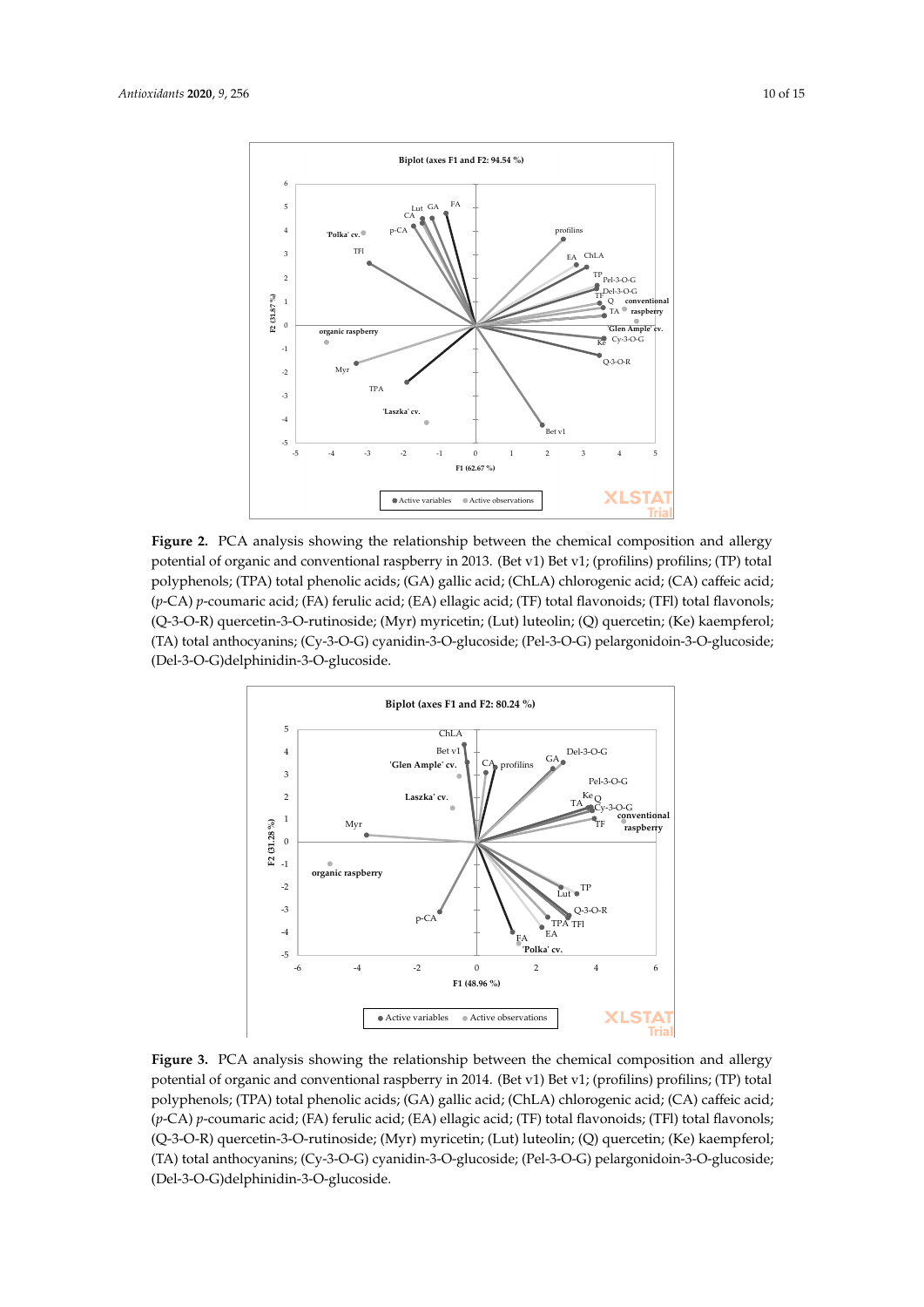## **4. Discussion**

Raspberries are among the most tasty and healthiest fruits in the world. Consumers like them and consume them in different forms, as both fresh and processed fruit. From a health point of view, raspberry fruits contain many bioactive compounds, such as polyphenols (especially flavonols and anthocyanins) and vitamin C [\[20–](#page-13-13)[23\]](#page-13-14). According to strict farming rules, organic farming is one of the best alternatives for high-quality and safe fruit production [\[24\]](#page-13-15). Many experiments have shown that organic fruits contain more bioactive compounds than conventionally raised fruits [\[25](#page-13-16)[–27\]](#page-14-0), but some experiments have shown the opposite results [\[28,](#page-14-1)[29\]](#page-14-2). In the present study, we showed that organic raspberries contained fewer total polyphenols and flavonoids, especially purple pigments (anthocyanins), than conventionally raised raspberries (Tables [2](#page-6-0) and [3\)](#page-7-0). This finding is due to the use of dry matter content in fruits. Many results of chemical composition and polyphenolic compounds in raspberry fruits are presented as the fresh weight [\[30,](#page-14-3)[31\]](#page-14-4). In such a situation, the higher dry matter and polyphenol content in organic fruits can lead to the opposite result—a lower concentration of phenolic compounds after the re-calculation of the results and presenting them as the dry matter content [\[26](#page-13-17)[,32\]](#page-14-5). When a raspberry is consumed fresh or in desserts, the content of bioactive compounds in the fresh matter is the most important information for a consumer. On the other hand, we were looking for a link between the content of biologically active compounds and their allergenic potential. In this situation, we decided it was more informative to present the results calculated on a dry matter basis. Conventional raspberries contained more phenolic acids than organic raspberries. Similar results were presented by others [\[26,](#page-13-17)[27\]](#page-14-0). The higher content of phenolic acids in conventional raspberry fruits may be an effect of abiotic salinity stress. It worth noting that in organic farming, only animal manure is used for fertilization. In conventional systems, mineral fertilizers are used. According to the data presented in Table [1,](#page-3-0) soil from the conventional farms had a higher salt concentration, which was reflected by the higher EC status. This could be the result of the effect of salinity stress inducing a higher phenolic acid production by the plants [\[33\]](#page-14-6). When plants are exposed to a higher salt concentration, their tissues produce more phenolic acids. These compounds are produced in the roots and then transported to the rest of the plant, including the fruits [\[34\]](#page-14-7). In both years of the experiment, we observed the lowest level of total phenolic acids in the 'Laszka' cv cultivar. The variation in phenolic acid contents between cultivars is based on genetic factors. In the experiment presented by Pavlović et al.  $[35]$  among four raspberry cultivars, 'Tulameen' cv. was characterized by the lowest level of phenolic acids, with a value of 604.6 mg/100 g DW, and 'Willamette' had the highest level (1021.4 mg/100 g DW). In raspberry fruits, flavonoids play an important role. Anthocyanins belong to the flavonoids group. They are synthesized and stored in raspberry fruits. Among the different plant secondary metabolites, flavonoids are important compounds. Plants produce flavonoids as a reaction against intensive sun radiation to protect their tissues against UV radiation [\[36\]](#page-14-9). We observed a stable reaction of raspberry fruits against sun radiation among the examined cultivars. In both years of the experiment, 'Polka' cv. contained significantly higher levels of total flavonols in its fruits (Tables [2](#page-6-0) and [3\)](#page-7-0). A similar situation was observed in another experiment. Two different raspberry cultivars produced significantly different levels of total flavonols, 'Amira' cv. at 19.52 mg/100 g DW while 'Polka' cv. was 31.06 mg/100 g DW [\[22\]](#page-13-18). This effect could be explained by the genetic differentiation of raspberry cultivars. Anthocyanin synthesis in raspberry fruits depends on many intrinsic and external factors. There are genes that regulate anthocyanin synthesis originally at the transcriptional level. In addition, since these pigments provide plants with UV tolerance, their production is regulated by distinct special genes that are strongly regulated by sunlight exposure. A higher dose of light available for raspberry plants results in a higher anthocyanin concentration in the fruits. It should be noted that the longer exposure of raspberry plants to sunlight and a higher total number of sunny hours per day result in a higher concentration of the total anthocyanins in the raspberry fruits [\[37\]](#page-14-10). In the present experiment, we noted that phenomenon in action. According to the data presented in Figure [1,](#page-2-0) although the experimental farms were located very close to each other, the conventional area was in a higher sun zone than the organic area. In May and June, the conventional raspberry farm was exposed to higher levels of sunlight during the fruit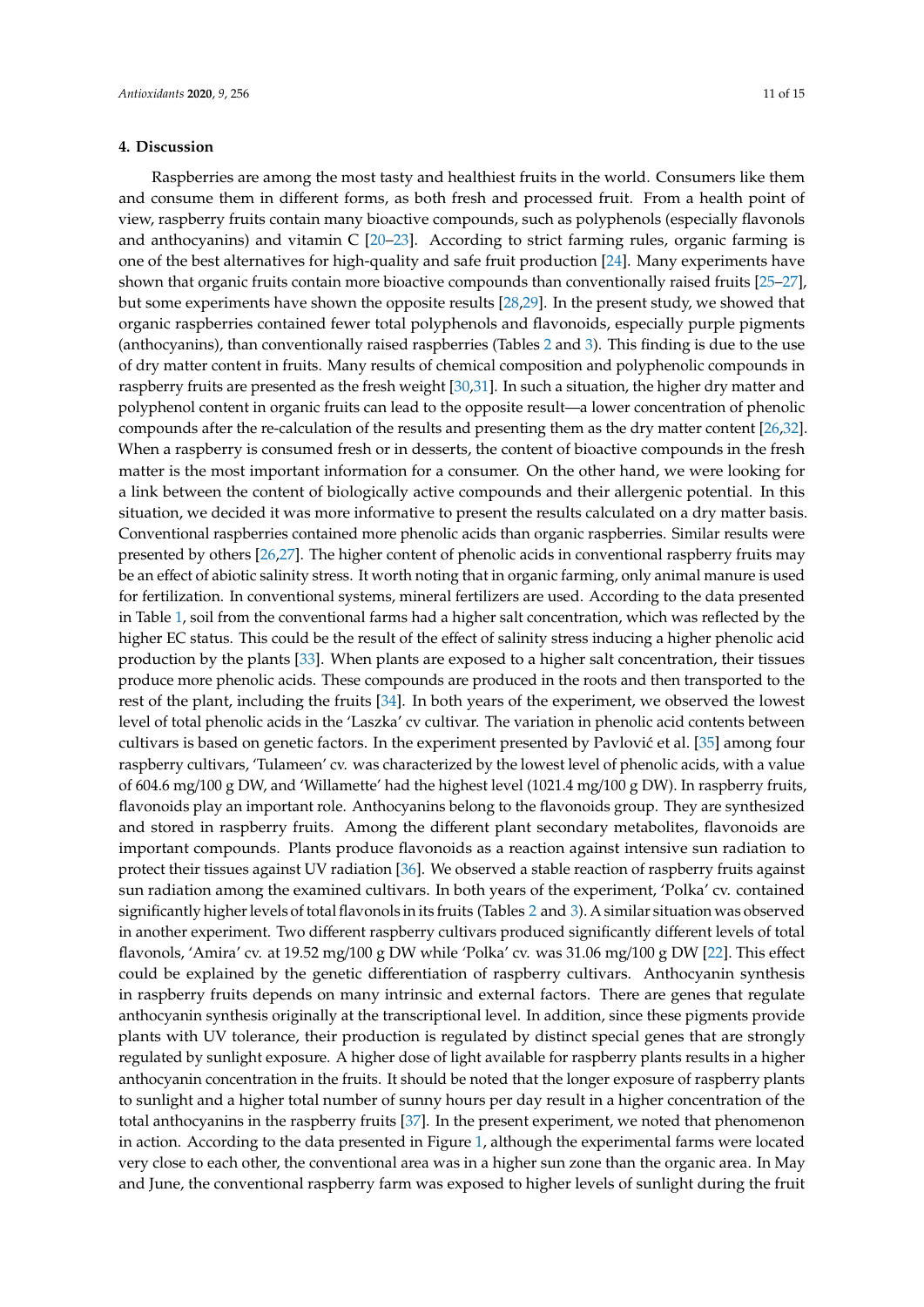set and development period than the organic farm. That is why in both years of the experiment, we found that the conventional fruits had higher amounts of total anthocyanins as well as individual purple pigments (cyanidin-3-*O*-glucoside and pelargonidin-3-*O*-glucoside) than the organic fruits (Tables [2](#page-6-0) and [3\)](#page-7-0). We found a strong linear correlation between the total anthocyanins and Bet v1 content in 2014 as well as the profilins content in both experimental years for conventional raspberries (Table [6\)](#page-12-3). Strawberry allergen has an impact on the pathway for the synthesis of enzymes responsible for the synthesis of anthocyanins. Therefore, a lower allergen content directly affects a lower anthocyanin content. White strawberries—colorless strawberry mutants known to be tolerated by individuals affected by allergies—were found to be virtually free from the strawberry allergen [\[38\]](#page-14-11). It seems that the white fruits were more easily tolerated by volunteers suffering from fruit allergies than normal fruits [\[39\]](#page-14-12). Moreover, the level of Bet v1 in white strawberry mutants was almost zero. This could mean that dark-colored strawberries increase patients' allergic reactions. Because raspberries and strawberries are closely related (the same family Rosaceae), we could expect similar results with raspberries. In our experiment, the level of Bet v1 was higher in the conventional raspberries (Table [2\)](#page-6-0). Among the patients suffering from specific Rosaceae fruit allergies, it is not possible to evaluate which fruit and pollen allergies are typically associated from the available studies. In one of these studies, carried out in Spain, profilin-sensitized patients allergic to Rosaceae fruits and pollens were sensitized to both a higher number of fruits and a wider variety of fruits, including fruits outside the Rosaceae family [\[12\]](#page-13-5). In Europe, Rosaceae fruit allergies and LTP sensitization are almost absent. The major fruit allergy pattern characteristic of this area is an association between birch pollen allergy and Rosaceae fruit allergy, with PR-10 as the most frequent cross- reacting allergen [\[40\]](#page-14-13). In addition, we should remember that conventionally raised raspberry fruits may contain many harmful chemicals and compounds. Among the synthetic chemicals used in conventional agriculture, pesticides are the most serious. These chemicals can have carcinogenic, neurodegenerative and allergic effects [\[41\]](#page-14-14). Crops produced under the strict rules of organic farming are safer and contain fewer toxins as well as fewer allergenic substances than products from conventional farming. The present results are in accordance with the beliefs of consumers, who feel that organic fruits are safer and of higher quality. It is worth pointing out that in the case of raspberries, we found lower levels of dangerous Bet v1 and profilins in the organic fruits (Tables [2](#page-6-0) and [3\)](#page-7-0). However, the obtained results are opposite of findings presented previously for different organic crops. Organic apricots were characterized by higher Bet v1 and profilin contents [\[19\]](#page-13-12). Organic tomato contained higher concentrations of profilins but not Bet v1 [\[42\]](#page-14-15). There is also some evidence that fully ripened tomato fruits cause a stronger allergic reaction than orange red fruits (not fully ripened) [\[43\]](#page-14-16). In tomatoes, it seems that the allergenic potential is connected with the pigment carotenoids. Of course, in the examined raspberries, we found a link between pigments and allergy potential, but anthocyanins and carotenoids belong to completely different chemical groups. On the other hand, it could be pointed out that allergic reactions may involve exposure to different chemical agents. In the case of organic tomatoes, it was not only food intolerance but also a skin test that confirmed the higher level of their allergenic potential. Using genetic and breeding approaches, it is possible to find numerous Rubus genotypes for the Rub i 1 and Rub i 3 proteins. In could be that some wild varieties or plants growing in less sunny areas (the north Europe countries) seem to be free of allergens. Thus, farming practices can take advantage of the biodiversity of Rubus to select for hypoallergenic raspberry lines [\[44\]](#page-14-17). On the other hand, based on the obtained results, we may take advantage of the fact that organic raspberries contain a lower level of Bet v1.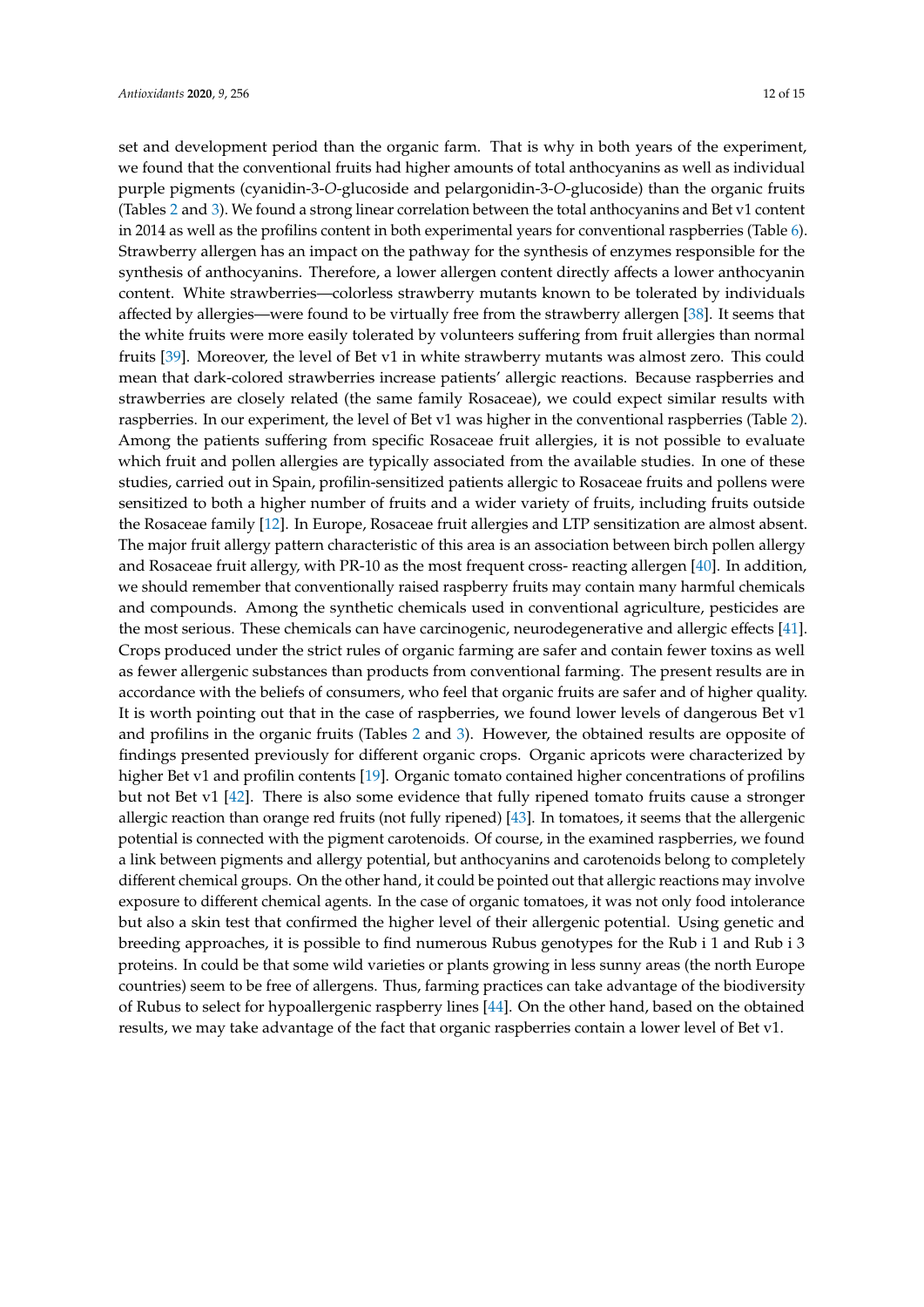|                           |                      | 2013                             | 2014      |                                  |  |
|---------------------------|----------------------|----------------------------------|-----------|----------------------------------|--|
| <b>Type of Regression</b> | Organic<br>Raspberry | Conventional<br><b>Raspberry</b> |           | Conventional<br><b>Raspberry</b> |  |
| polyphenols/Bet v1        | $+0.8349$            | $+0.7017$                        | $+0.6213$ | $+0.7705$                        |  |
| $p$ -value                | 0.006                | 0.0048                           | 0.0116    | 0.0019                           |  |
| polyphenols/profilins     | $+0.7934$            | $+0.933$                         | $+0.8958$ | $+0.8235$                        |  |
| $p$ -value                | 0.0130               | < 0.0001                         | 0.0001    | 0.0007                           |  |
| anthocyanins/Bet v1       | $+0.6995$            | $+0.5631$                        | $+0.8445$ | $+0.9065$                        |  |
| $p$ -value                | 0.0050               | 0.019                            | 0.0005    | < 0.0001                         |  |
| anthocyanins/profilins    | $+0.6781$            | $+0.9852$                        | $+0.7650$ | $+0.8235$                        |  |
| <i>p</i> -value           | 0.0064               | < 0.0001                         | < 0.0001  | 0.0002                           |  |

<span id="page-12-3"></span>Table 6. The value of R<sup>2</sup> coefficient for Pearson regression between phenolics compounds and allergen analogs for organic and conventional raspberries.

## **5. Conclusions**

Considering the obtained results, organic raspberry could be more useful for those consumers suffering from slight allergy symptoms. The higher level of anthocyanins could be used as an indicator for the concentration of allergy proteins.

**Author Contributions:** Conceptualization, E.H., J.L.; data curation, E.H., M.A; T.N.; formal analysis E.H., M.A., T.N.; funding acquisition, J.L., E.H.; methodology, E.H., J.L.; project administration E.H., J.L.; resources T.N., M.A.; supervision E.H., J.L.; validation E.H., visualization A.P., E.H.; writing original draft A.P., E.H., All authors have read and agreed to the published version of the manuscript.

**Funding:** This research received no external funding.

**Acknowledgments:** This paper has been published with the support of the Polish Ministry of Higher Education within the foundation of the Institute of Human Nutrition Sciences, Warsaw University of Life Sciences (WULS), for scientific research.

**Conflicts of Interest:** The authors declare no conflict of interest.

## **References**

- <span id="page-12-0"></span>1. Braidy, N.; Behzad, S.; Habtemariam, S.; Ahmed, T.; Daglia, M.; Mohammad, N.S.; Sobarzo-Sanchez, E.; Fazel, N.S. Neuroprotective effects of citrus fruit-derived flavonoids, nobiletin and tangeretin in Alzheimer's and Parkinson's disease. *CNS Neurol. Disord. Dr.* **2017**, *16*, 387–397. [\[CrossRef\]](http://dx.doi.org/10.2174/1871527316666170328113309) [\[PubMed\]](http://www.ncbi.nlm.nih.gov/pubmed/28474543)
- 2. Wang, Y.; Fang, Y.-C.; Gao, Z.-H.; Zhang, C.; Xie, S.-Y. Higher intake of fruits, vegetables or their fiber reduces the risk of type 2 diabetes: A meta-analysis. *J. Diabetes Investig.* **2016**, *7*, 56–69. [\[CrossRef\]](http://dx.doi.org/10.1111/jdi.12376)
- 3. Aune, D.; Giovannucci, E.; Boffetta, P.; Fadnes, L.T.; Keum, N.N.; Norat, T.; Greenwood, D.C.; Riboli, E.; Vatten, L.J.; Tonstad, S. Fruit and vegetable intake and the risk of cardiovascular disease, total cancer and all-cause mortality—A systematic review and dose response meta-analysis of prospective studies. *Int. J. Epidemiol.* **2014**, *46*, 1029–1056.
- 4. Ellwood, L.; Gizemnur, T.; Zuhal, B.; Ritin, F. Effectiveness of flavonoid rich fruits for hypertension in adults a systematic review protocol. *JBI Database Syst. Rev. Implement. Rep.* **2018**, *16*, 2103–2108. [\[CrossRef\]](http://dx.doi.org/10.11124/JBISRIR-2017-003804) [\[PubMed\]](http://www.ncbi.nlm.nih.gov/pubmed/30439746)
- <span id="page-12-1"></span>5. Villani, A.; Wright, H.; Slater, G.; Buckley, J. A randomized controlled intervention study investigating the efficacy of carotenoid-rich fruits and vegetables and extra-virgin olive oil on attenuating sarcopenic symptomology in overweight and obese older adults during energy intake restriction: Protocol paper. *BMC Geriatrics* **2018**, *18*, 1–10.
- <span id="page-12-2"></span>6. Council Regulation (EC) No 834/2007 of 28 June 2007 on Organic Production and Labelling of Organic Products and Repealing Regulation (EEC) No 2092/91. Available online: https://[eur-lex.europa.eu](https://eur-lex.europa.eu/legal-content/EN/TXT/?uri=celex%3A32007R0834)/legalcontent/EN/TXT/?uri=[celex%3A32007R0834](https://eur-lex.europa.eu/legal-content/EN/TXT/?uri=celex%3A32007R0834) (accessed on 20 February 2020).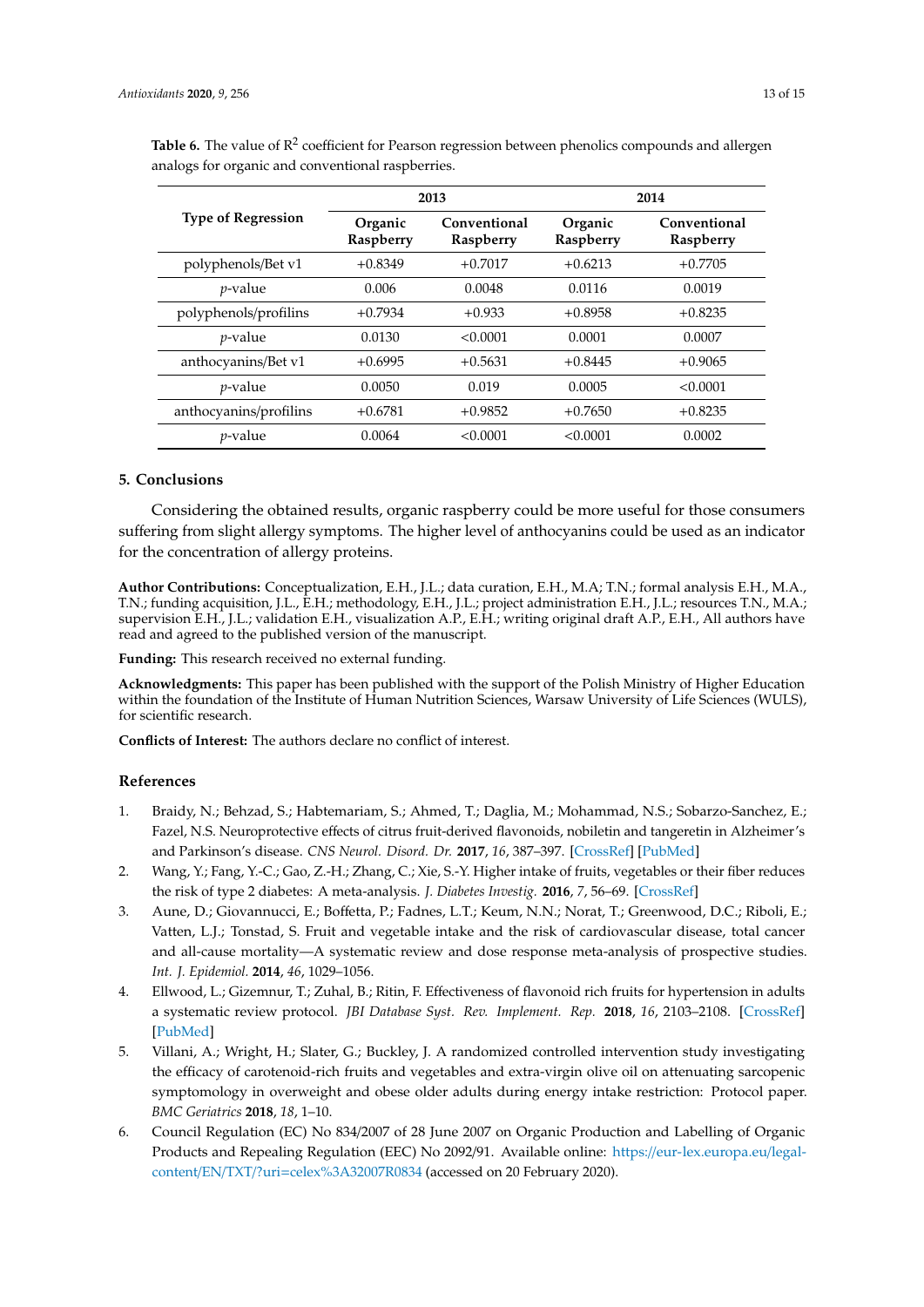- <span id="page-13-0"></span>7. Yang, L.; Wen, K.-S.; Ruan, X.; Zhao, Y.-X.; Wei, F.; Wang, Q. Response of plant secondary metabolites to environmental factors. *Molecues* **2018**, *23*, 762. [\[CrossRef\]](http://dx.doi.org/10.3390/molecules23040762)
- <span id="page-13-1"></span>8. Kazimierczak, R.; Hallmann, E.; Kowalska, K.; Rembiałkowska, E. Biocompounds content in organic and conventional raspberry fruits. *Acta Fytotechn. Zootechn.* **2015**, *18*, 40–42. [\[CrossRef\]](http://dx.doi.org/10.15414/afz.2015.18.si.40-42)
- <span id="page-13-2"></span>9. Dosanjh, A. Raspberry allergen and Rosaceae family member allergens: Clinical and cellular responses. *J. Interferon Cytokine Res.* **2019**, *39*, 273–282. [\[CrossRef\]](http://dx.doi.org/10.1089/jir.2019.0023)
- <span id="page-13-3"></span>10. Shahali, Y.; Dadar, M. Plant food allergy: Influence of chemicals on plant allergens. *Food Chem. Toxicol.* **2019**, *115*, 365–374. [\[CrossRef\]](http://dx.doi.org/10.1016/j.fct.2018.03.032)
- <span id="page-13-4"></span>11. Cariñanos, P.; Delgado-Capel, M.; Maradiaga-Marína, F.; Beníteza, G. Considerations on the allergy-risks related to the consumption of fruits from urban trees in Mediterranean cities. *Urban For. Urban Green.* **2019**, *45*, doi. [\[CrossRef\]](http://dx.doi.org/10.1016/j.ufug.2019.03.007)
- <span id="page-13-5"></span>12. Andersen, M.B.S.; Hall, S.; Dragsted, L.O. Identification of European allergy patterns to the allergen families pr-10, LTP, and profilin from Rosaceae fruits. *Clin. Rev. Allergy Immunol.* **2011**, *41*, 4–19. [\[CrossRef\]](http://dx.doi.org/10.1007/s12016-009-8177-3) [\[PubMed\]](http://www.ncbi.nlm.nih.gov/pubmed/19851893)
- <span id="page-13-6"></span>13. Žiarovská, J.; Zeleňáková, L. Application of Genomic Data for PCR Screening of BET v 1 Conserved Sequence in Clinically Relevant Plant Species. In *Systems Biology*; InTech Open: Nitra, Slovak Republic, 2018; pp. 1–19.
- <span id="page-13-7"></span>14. Muñoz, C.; Hoffmann, T.; Escobar, N.M.; Ludemann, F.; Botella, M.A.; Valpuesta, V.; Schwab, W. The strawberry fruit Fra a allergen functions in flavonoid biosynthesis. *Mol. Plant.* **2010**, *3*, 113–124. [\[CrossRef\]](http://dx.doi.org/10.1093/mp/ssp087) [\[PubMed\]](http://www.ncbi.nlm.nih.gov/pubmed/19969523)
- <span id="page-13-8"></span>15. Kinaciyan, T.; Nagl, B.; Faustmann, S.; Frommlet, F.; Kopp, S.; Wolkersdorfer, M.; Wöhrl, S.; Bastl, K.; Huber, H.; Berger, U.; et al. Efficacy and safety of 4 months of sublingual immunotherapy with recombinant Mal d 1 and Bet v 1 in patients with birch pollen–related apple allergy. *J. Allergy Clin. Immunol.* **2017**, *141*, 1002–1008. [\[CrossRef\]](http://dx.doi.org/10.1016/j.jaci.2017.07.036) [\[PubMed\]](http://www.ncbi.nlm.nih.gov/pubmed/28870463)
- <span id="page-13-9"></span>16. Kleine-Tebbe, J.; Ollert, M.; Radauer, C.; Jakob, T. Introduction to Molecular Allergology: Protein families, databases, and potential benefits. In *Molecular Allergy Diagnosis*; Springer: Berlin/Heidelberg, Germany, 2010; pp. 21–42.
- <span id="page-13-10"></span>17. Mothes-Luksch, N.; Raith, M.; Stingl, G.; Focke-Tejkl, M.; Razzazi-Fazeli, E.; Zieglmayer, R.; Wöhrl, S.; Swoboda, I. Pru p 3, a marker allergen for lipid transfer protein sensitization also in Central Europe. *Allergy* **2017**, *72*, 1415–1418. [\[CrossRef\]](http://dx.doi.org/10.1111/all.13151) [\[PubMed\]](http://www.ncbi.nlm.nih.gov/pubmed/28252802)
- <span id="page-13-11"></span>18. Chang, C.; Leung, P.S.C.; Todi, S.; Zadoorian, L. Definition of Allergens: Inhalants, Food and Insects Allergens. In *Allergy and Asthma*; Springer Nature: Cham, Switzerland, 2019; pp. 77–81.
- <span id="page-13-12"></span>19. Hallmann, E.; Rozpara, E.; Słowianek, M.; Leszczyńska, J. The effect of organic and conventional farm management on the allergenic potency and bioactive compounds status of apricots (*Prunus armeniaca* L). *Food Chem.* **2019**, *279*, 171–178. [\[CrossRef\]](http://dx.doi.org/10.1016/j.foodchem.2018.12.018) [\[PubMed\]](http://www.ncbi.nlm.nih.gov/pubmed/30611476)
- <span id="page-13-13"></span>20. Dóka, O.; Ficzek, G.; Bicanic, D.; Spruijt, R.; Luterotti, S.; Tóth, M.; Buijnsters, J.G.; Vegvari, G. Direct phytochemical techniques for rapid quantification of total anthocyanins content in sour cherry cultivars. *Talanta* **2011**, *84*, 341–346. [\[CrossRef\]](http://dx.doi.org/10.1016/j.talanta.2011.01.007)
- 21. Borges, G.; Degeneve, A.; Mullen, W.; Crozier, A. Identification of flavonoid and phenolic antioxidants in black currants, blueberries, raspberries, red currants, and cranberries. *J. Agric. Food Chem.* **2010**, *58*, 3901–3909. [\[CrossRef\]](http://dx.doi.org/10.1021/jf902263n)
- <span id="page-13-18"></span>22. Zorenc, Z.; Veberic, R.; Koron, D.; Mikulic-Petkovsek, M. Impact of raspberry (*Rubus idaeus* L.) primocane tipping on fruit yield and quality. *Not. Bot. Horti. Agrobo.* **2017**, *45*, 417–424. [\[CrossRef\]](http://dx.doi.org/10.15835/nbha45210876)
- <span id="page-13-14"></span>23. Kim, M.K.; Kim, M.-Y.; Lee, K.-G. Categorization of fruits according to their content of polyphenols and vitamin C, antiradical activity, and quality parameters. *J. Food Process. Pres.* **2018**, *42*, 1–6. [\[CrossRef\]](http://dx.doi.org/10.1111/jfpp.13421)
- <span id="page-13-15"></span>24. Fernandes, F.C.; Domingues, V.F.; de Freitas, V.; Delerue-Matos, C.; Mateus, N. Strawberries from integrated pest management and organic farming: Phenolic composition and antioxidant properties. *Food Chem.* **2012**, *134*, 1926–1931. [\[CrossRef\]](http://dx.doi.org/10.1016/j.foodchem.2012.03.130)
- <span id="page-13-16"></span>25. Asami, D.K.; Hong, Y.J.; Barrett, D.M.; Mitchell, A.E. Comparison of the total phenolic and ascorbic acid content of freeze-dried and air-dried marionberry, strawberry, and corn grown using conventional, organic, and sustainable agricultural practices. *J. Agric. Food Chem.* **2003**, *51*, 1237–1241. [\[CrossRef\]](http://dx.doi.org/10.1021/jf020635c) [\[PubMed\]](http://www.ncbi.nlm.nih.gov/pubmed/12590461)
- <span id="page-13-17"></span>26. Crecente-Campo, J.; Nunes-Damaceno, M.; Romero-Rodríguez, M.A.; Vázquez-Odériz, M.L. Color, anthocyanin pigment, ascorbic acid and total phenolic compound determination in organic versus conventional strawberries (*Fragaria x ananassa* Duch, cv Selva). *J. Food Comp. Anal.* **2012**, *28*, 23–30. [\[CrossRef\]](http://dx.doi.org/10.1016/j.jfca.2012.07.004)